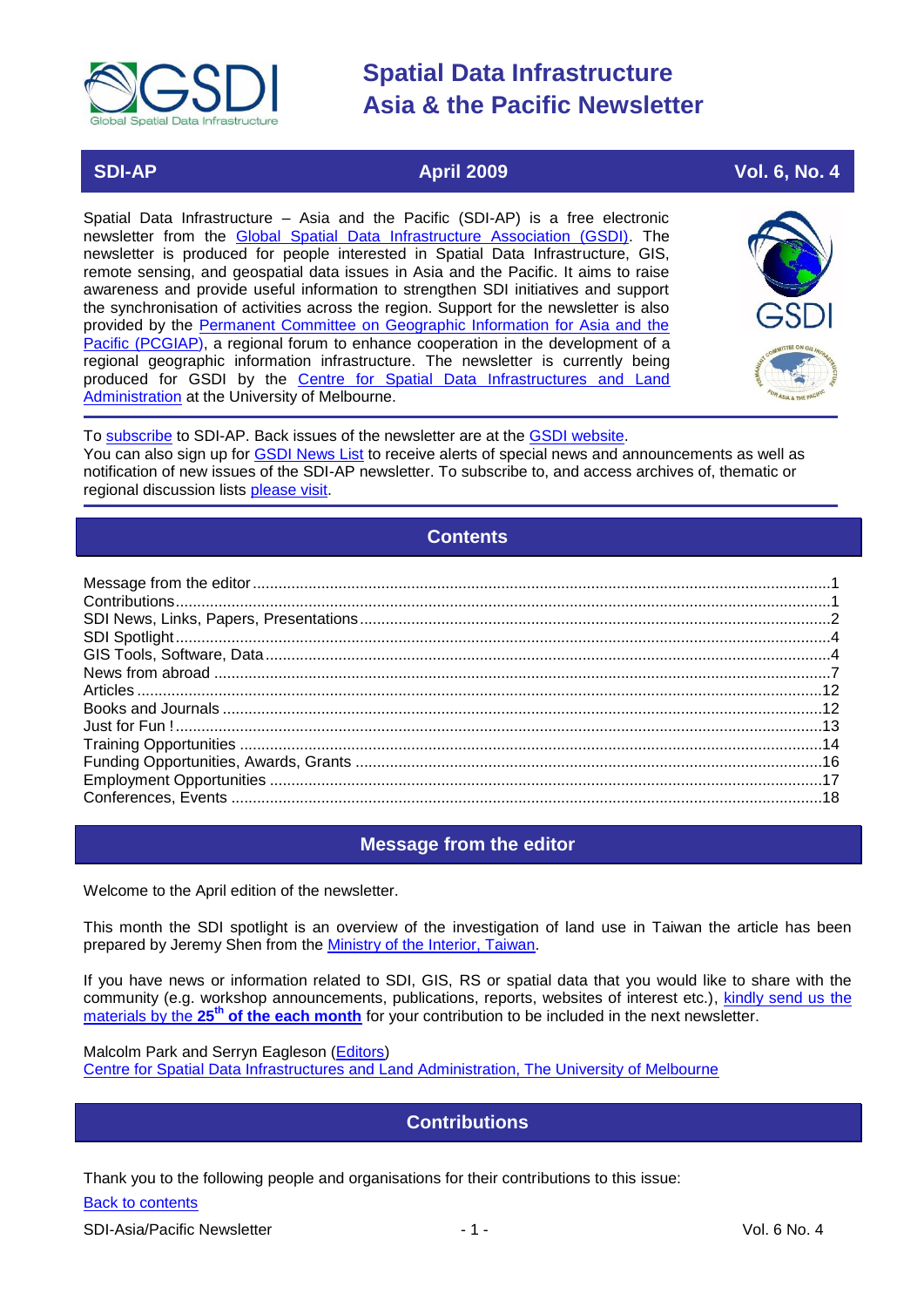

Paul Box, Kate Lance, and Baek Wonkug for news feeds, Jeremy Huang and Jeremy Shen from the Ministry of the Interior, Taiwan for the Chinese translation, and Shivani Lal, *GIS Development* and *Asia Surveying Mapping Magazine* for directly feeding into the newsletter.

### **SDI News, Links, Papers, Presentations**

#### <span id="page-1-0"></span>**[State Spatial Data Infrastructure soon](http://www.hindu.com/2009/03/13/stories/2009031357120400.htm)**

Kochi: The State government of Kerala has finalised plans for State Spatial Data Infrastructure, which will serve as a common centre for the storage, processing and dissemination of digital spatial data pertaining to Kerala. A project report had been prepared and the setting up of the infrastructure was approved recently. Central funding has been sought for the project and its implementation will be completed in about a year or less. A request for proposal will be called in a couple of months.

Source: The Hindu Mar 13, 2009

#### **[Singapore's National Spatial Data Infrastructure](http://www.asmmag.com/news/singapore-s-national-spatial-data-infrastructure)**

The Singapore Government has embarked on its National Spatial Data Infrastructure initiative. The chief executive of the Singapore Land Authority, Lam Joon Khoi, told the 2009 ESRI User Conference in Singapore that the S\$12 million initiative, named the Singapore Geospatial Collaborative Environment, started in April 2008. Source: Asian Survey & Mapping

#### **[Australian Bushfires Spark Open Data Debate](http://www.asmmag.com/news/australian-bushfires-spark-open-data-debate)**

Australia's southeast suffered its worst ever outbreak of bushfires last month. The fires killed more than 200 people, left thousands homeless and devastated huge swaths of the state of Victoria.

In certain circles, the disaster has also sparked renewed debate about the need for open data and the role of private industry in assisting with information flows to the public in disaster situations.

#### **On the contrary, questions have been raised about the flow of data to the public.** *[emphasis added by editors]*

The incident that sparked the debate was another first – Google Australia's decision to create a bushfire map. 'We hope that this map is of some use to people who may be affected, and that it takes some load off other websites which are being inundated,' wrote Google Australia engineering director Alan Noble, on the Google Australia blog.

However, the map only plotted fires on private lands. It was generated via an RSS feed on the CFA website, but the CFA only has responsibility for private lands. The copyright on data for public land is held by DSE, which refused Google permission to use it.

… Source: Asian Survey & Mapping

For more on the Victorian bushfires, see also the **[ACT Emergency ServicesAgency](http://www.esa.act.gov.au/ESAWebsite/content_esa/media_page/2009___016_esa_maps_team_play_major_role_in_vic_fire_emergency.pdf)** Press Release

#### **[Managing Korean Land](http://www.asmmag.com/features/managing-korean-land)**

…

This article describes the evolution of land management in Korea.

- in 1975, the government of Korea formed the Korea Land Corporation to acquire, manage, and develop land for the government and residents. KLC implemented a GIS in 1990 and began collecting and indexing information.
- These datasets subsequently evolved into KLC's spatial data warehouse, which reduced redundancy and brought to the agency an integrated platform that made it easier to access the latest available data. In addition, its common spatial data model and metadata development improved the quality of the data and helped establish an information-based workflow.
- Today the warehouse stores more than a terabyte of data. It includes the Korea land information system, land suitability assessment, urban planning information system and the urban planning statistics system. This data, plus other datasets developed by the metropolitan governments in Seoul and Daejeon City, and other agencies, are part of South Korea's national spatial data infrastructure.

Further information is available from the *Asian Surveying and Mapping* Magazine at the link above

#### **[JAXA images indispensable for Indonesian forests](http://www.gisdevelopment.net/news/viewn.asp?id=GIS:N_sbmdigjnaf)**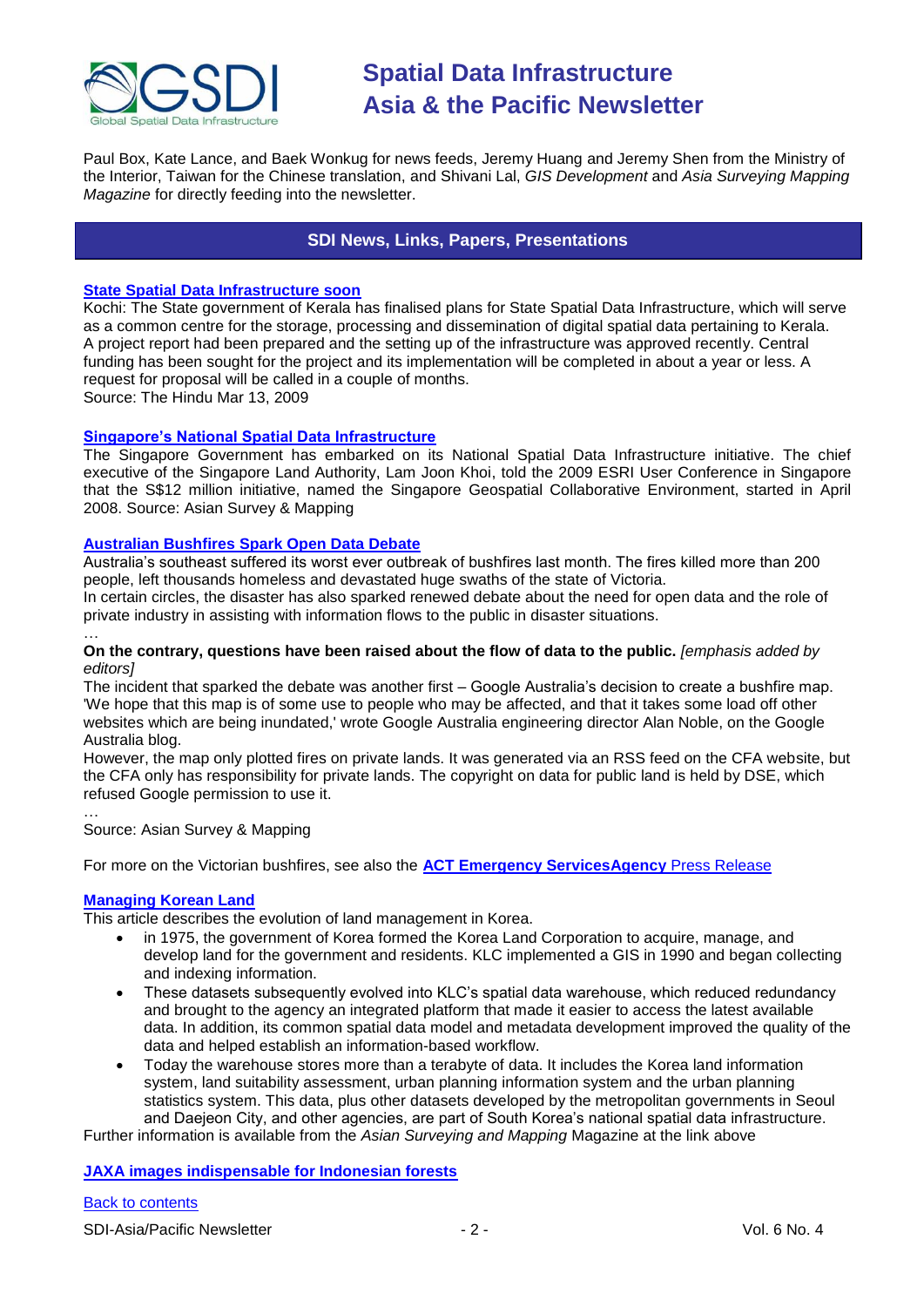![](_page_2_Picture_0.jpeg)

The Forestry Ministry is hoping to continue using sophisticated images from a Japanese satellite to assess the condition of Indonesia's forests. SOURCE: GIS Development

#### **[Scientists to create global soil map](http://www.usyd.edu.au/news/84.html?newsstoryid=3140)**

University of Sydney scientists are behind a technology that will map most of the ice-free land surface of the globe over the next five years in order to create something akin to a "Google Earth" for soil quality. Source: University of Sydney and [GIS Development](http://www.gisdevelopment.net/news/viewn.asp?id=GIS:N_ewlijcompr)

#### **[China publishes map collection on May 12 quake](http://news.xinhuanet.com/english/2009-03/19/content_11036793.htm)**

China has released a collection of maps recording the 8.0-magnitude earthquake that hit southwestern Sichuan and neighbouring provinces on May 12 last year.

With 228 maps, the collection offers a panoramic view of the disaster, including the geology of the region, disaster damage, response and reconstruction. It is the first such effort in China to record the whole process of an earthquake through maps.

Source: *[GIS Development](http://www.gisdevelopment.net/news/viewn.asp?id=GIS:N_shxnaqmbet)* & [China View](http://www.chinaview.cn/index.htm)

#### **[ESRI Canada to work on solutions for land admin in China](http://www.esricanada.com/)**

ESRI Canada has partnered with ESRI China Beijing, Trimble China, International Land Systems Inc. (ILS), USA and Landstar Digital Technology, China to help demonstrate the feasibility of applying GIS and surveying technologies to solve the problem of land rights in China. Results of the recently completed pilot project may ultimately serve as the foundation for a nationwide GIS-based rural land registration and certification programme. Should the Chinese government give the go-ahead for the project implementation, it could quite potentially enhance China's ability to feed its people through the safeguarding of land rights for over 800 million farmers.

Source: *[GIS Development](http://www.gisdevelopment.net/news/viewn.asp?id=GIS:N_fwapqknovb)*

#### **Risk maps show USA, China to top global ranking for economic loss due to natural disasters**

In 2008 natural disasters cost the world US\$200 billion. Global maps, produced by risk specialists Maplecroft, show the United States and China to bear about 90% of this burden and be the countries most susceptible to economic losses.

Source: [Maplecroft News Digest](http://maplecroft.com/common/pressroom.html) < > and *[GIS Development](http://www.gisdevelopment.net/news/viewn.asp?id=GIS:N_wndbsrcyqe&Ezine=mar1609§ion=News)*

#### **[C-DAC system to help monitor Assam \[India\] floods](http://tinyurl.com/dcxcxd)**

A flood monitoring system developed by the city-based Centre for Development of Advanced Computing (C-DAC) will help plan and execute efficient relief measures in the Brahmaputra (India) basin soon. The software, aided by microwave remote sensing, will help detect and alert of rise in water levels as soon as they occur, identify inundated villages ands usable roads and also provide data about villages, among other things. The C-DAC will implement the project with the help of the Brahmaputra Board and Assam's disaster management cell in June 2010.

Source: *[Times of India](http://timesofindia.indiatimes.com/)* & *[GIS Development](http://www.gisdevelopment.net/news/viewn.asp?id=GIS:N_bvumgylzrt&Ezine=mar1609§ion=News)*

#### **[GIS mapping of properties complete in Bangalore](http://tinyurl.com/brnqm5)**

With GIS mapping of all properties complete, the BBMP (Bruhat Bengaluru Mahanagara Palike) will soon send notices to those who filed wrong returns. With over 2 lakh applications submitted, property tax collection in Bangalore has crossed over Rs 100 crore. "This time, verification of details is more authentic as it's updated with the latest (GIS)technology. We have done it to get all property owners in the city under the tax bracket and track defaulters with greater accuracy,'' U A Vasanth Rao, DC, resources, said. Source: *[Times of India](http://timesofindia.indiatimes.com/)* & *[GIS Development](http://www.gisdevelopment.net/news/viewn.asp?id=GIS:N_fakwhrxdzj&Ezine=mar1609§ion=News)*

#### **[India Moves Toward Torrens Title System](http://www.asmmag.com/news/india-moves-toward-torrens-title-system)**

The Indian government has launched a National Land Records Modernisation Program that will eventaully enable it to use the Torrens title system to protect land titles throughout the Republic. Source: Asian Surveying & Mapping

#### **[Land Reform in Indonesia](http://www.asmmag.com/news/land-reform-in-indonesia)**

Reform of land administration processes is central to Indonesian efforts to address the nation's poor governance of land matters. But while much wrong, there is also solid evidence that the situation is improving

[Back to contents](#page-0-2)

SDI-Asia/Pacific Newsletter  $\overline{3}$  - 3 -  $\overline{3}$  -  $\overline{4}$  Vol. 6 No. 4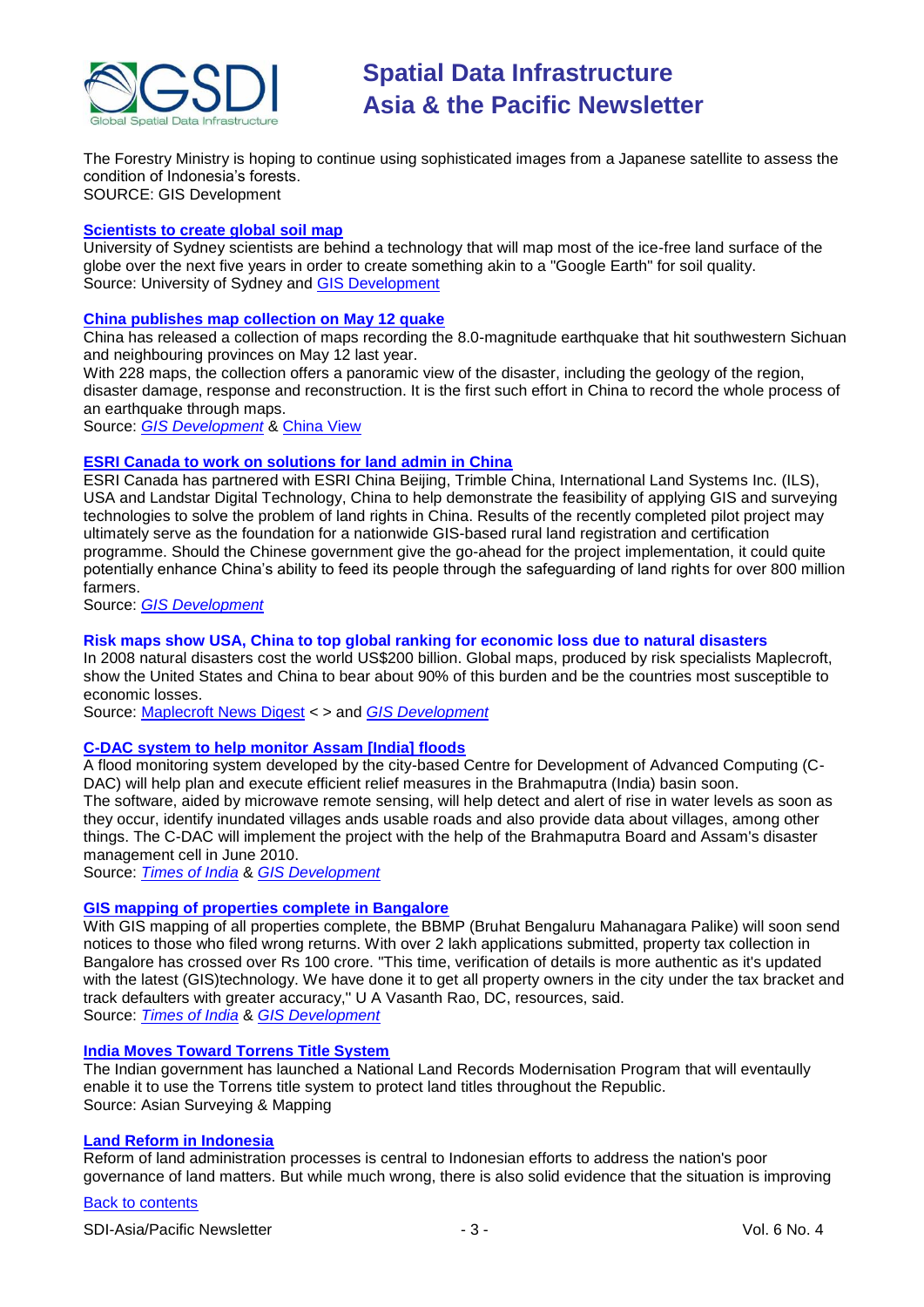![](_page_3_Picture_0.jpeg)

faster than ever before.

Joyo Winoto, the head of the National Land Agency, told a workshop in Washington DC there were reasons to be optimistic. The workshop, *Land Governance in Support of the Millenium Development Goals* was hosted by the World Bank and FIG, the international surveyors organisation. Source: Asian Surveying & Mapping

**SDI Spotlight** 

<span id="page-3-0"></span>This month the SDI spotlight is from [Jeremy Shen](mailto:moi0795@moi.gov.tw) of the [Ministry of the Interior, Taiwan](http://www.moi.gov.tw/english/index.aspx) .

#### **[Nationwide land use investigation of Taiwan](http://lui.nlsc.gov.tw/LUWeb/AboutLU/AboutLU.aspx)**

![](_page_3_Picture_7.jpeg)

In view of the high demand for land planning, the Ministry of the Interior, Taiwan, conducted a nationwide investigation of land use during 1993~1995 as the basis for land planning. With prosperous growth of global economy that rapidly changes the nature and complexity of land use, the 10-year old data can no longer meet people's requirements. Therefore, the Ministry of the Interior has commissioned the NLSC to plan and conduct a second nationwide investigation of land use based on categories from 2006. By taking advantage of rich contents of the aerial/remote sensing images, auxiliary GIS data and some ground survey, land use data will be obtained quickly to meet the requirement of land planning and decision analysis, and the nationwide investigation of land use data will be completed in 2009. To ensure the information being maintained and updated properly, and to make the produced land use investigation data effectively and continuously used for land planning, disaster prevention and rescuing, environment and pollution monitoring, resource exploration, geological analysis, and other fields, plans have been made for partial updating and

maintenance from 2009 to 2015.

Specific benefits realized are as follows:

- 1. Establishment of a database of land use which add to the richness of NGIS.
- 2. Constructing a regularly updated database of land use to provide up-to-date information as the basis for governmental decision making.
- 3. Developing a set of technology for remote sensing image automatic classification and change detection.
- 4. Establishing a distribution supply system for other government organizations to use the data in valueadded applications.

#### The editors are actively soliciting contributions to the monthly "SDI Spotlight" feature for future issues.

**IN THE MAY ISSUE:** next month's contribution is Dr Christian Stock's "Integrating Spatial Mapping with **Collaborative Virtual Environments":** 

The Cooperative Research Centre for Spatial Information together with the University of Melbourne has built a software platform called SIEVE (Spatial Information Exploration & Visualisation Environment) which allows users to explore virtual environments in a collaborative 3D space (similar to Second Life) based on spatial mapping data.

#### <span id="page-3-1"></span>**Be sure to order your copy of the May issue now – it's bound to sellout quickly !**

### **GIS Tools, Software, Data**

#### **[World Water and Climate Atlas](http://www.iwmi.cgiar.org/WAtlas/Default.aspx)**

The IWMI World Water and Climate Atlas gives irrigation and agricultural planners rapid access to accurate data on climate and moisture availability for agriculture. The Atlas includes monthly and annual summaries for precipitation, temperature, humidity, hours of sunshine, evaporation estimates, wind speed, total number of days with and without rainfall, days without frost and Penman-Montieth reference evapotranspiration rates.

Source: International Water Management Institute (IWMI)

![](_page_3_Picture_23.jpeg)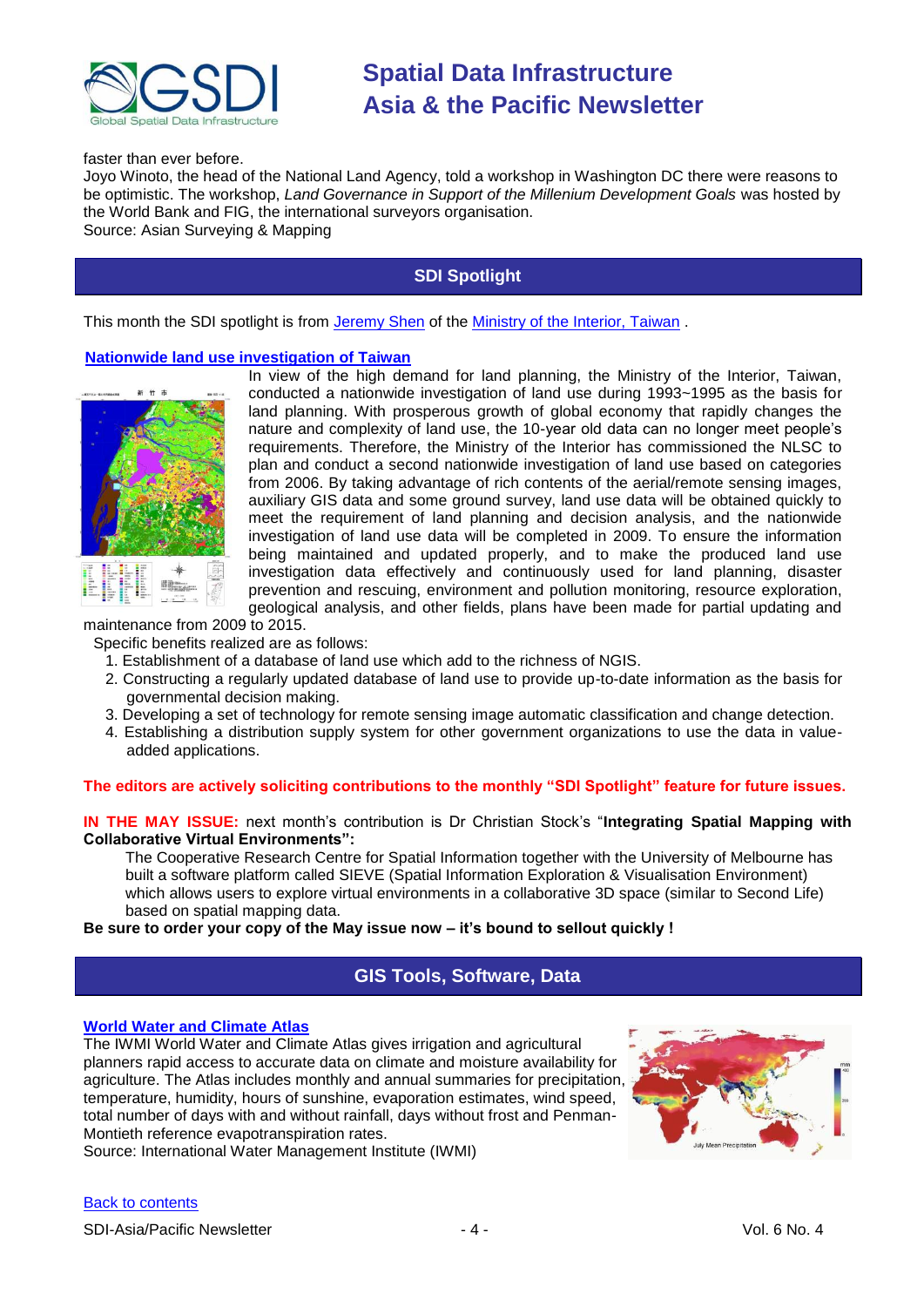![](_page_4_Picture_0.jpeg)

#### **[GIS technology improves decision making](http://www.miningaustralia.com.au/Article/GIS-technology-improves-decision-making/468786.aspx)**

An Australian coal industry research project investigating practical methodology for assessing mining subsidence impacts has found that although many mines are using spatial data in a Geographic Information System (GIS), they could be using the technology more effectively across a wider spectrum of activities. Source: Australian Mining

**[Map Data Layers in Full Screen Map Tool](http://www.earthknowledge.net/userguide/section6/subsection6/fullscreenmaptool/default.asp?item=2345854)**Earth Knowledge are leaders in providing environmental and scientific information. Recently they launched an enhanced website including a geospatial portal. This will allow business and community leaders, educators, students, advocates, scientists, and the general public keep pace with cutting-edge developments in the world of earth and environmental science. Source: [www.eartknowledge.net](http://www.eartknowledge.net/)

**[―Exploring field vegetation reflectance as an indicator of soil contamination in river floodplains‖](http://dx.doi.org/10.1016/S0269-7491%2803%2900266-5)** paper by *Kooistra, L.; Salas, E.A.L.; Clevers, J.G.P.W.; Wehrens, R.; Leuven, R.S.E.W.; Nienhuis, P.H.; Buydens, L.M.C.*

**Abstract**: This study investigated the relation between vegetation reflectance and elevated concentrations of the metals Ni, Cd, Cu, Zn and Pb in river floodplain soils. High-resolution vegetation reflectance spectra in the visible to near-infrared (400–1350 nm) were obtained using a field radiometer. [Read more here.](http://www.sciencedirect.com/science?_ob=ArticleURL&_udi=B6VB5-49DN700-4&_user=1531343&_rdoc=1&_fmt=&_orig=search&_sort=d&view=c&_acct=C000053569&_version=1&_urlVersion=0&_userid=1531343&md5=4111682608f3b27a4cfe0fc5d08e008c)

#### **[The Future of GIS According to Roger Tomlinson](http://gislounge.com/the-future-of-gis-according-to-roger-tomlinson/)**

The February 2009 volume of GEOconnexion International has a short interview with Roger Tomlison that takes the reader back in time to review the overlay methodology that birthed the concept of GIS and then looks forward for Tomlinson's take on developments in GIS over the next 10 years. Source: GIS Lounge

#### **[GIS Technology Helps Rid Southeast Asia of Landmines and UXO](http://maic.jmu.edu/Journal/12.2/notes/wheeler/wheeler.htm)**

Southeast Asia remains one of the most heavily mined regions in the world. Cambodia, which has a 2009 deadline for the Ottawa Convention,<sup>1</sup> has requested a deadline extension because it will be impossible to meet its clearance obligations by then. The Cambodian Mine Action and Victim Assistance Authority is being aided by software from ESRI, which is used to create databases, maps and charts to record the location of mines and unexploded ordnance. This information is used to more effectively locate and demine contaminated areas. As Cambodia's population increases, it is becoming more critical to clear the land of mines. Source: Carla Wheeler:

#### **[Iraq Plans to Map its Ethnic Divisions](http://vector1media.com/spatialsustain/iraq-plans-to-map-its-ethnic-divisions.html)**

Iraq is planning to hold a nationwide census in October, its first in 22 years. The census will be conducted by as many as 250,000 school teachers that will go door to door throughout the country. While the estimated total population count is 28 million, there's no reliable details about the breakdown of population in the country or the ethnic and religious makeup of its people. This census will help the country allocate its budget, and will most certainly be politically charged.

Source: Vrctor 1 Media and **Reuters** 

#### **[China to Build Indonesian Satellite](http://www.asmmag.com/news/china-to-build-indonesian-satellite)**

The Chinese government decided last week to give Indonesia a remote sensing satellite to help monitor the seas surrounding its islands. The satellite would be owned and operated by Bakorkamla, the Maritime Security Coordinating Board, but its data could be used by other national agencies. Source: Asian Survey and Mapping

[NASA](http://www.nasa.gov/) has made a **[new remote sensing tool, Giovanni](http://disc.sci.gsfc.nasa.gov/giovanni/index.html)**, available online. "Giovanni is a Web-based application developed by the GES DISC that provides a simple and intuitive way to visualize, analyze, and access vast amounts of Earth science remote sensing data without having to download the data. Giovanni is an acronym for the GES-DISC (Goddard Earth Sciences Data and Information Services Center) Interactive Online Visualization ANd aNalysis Infrastructure."

Source: [UCLA Library blog](http://blogs.lib.berkeley.edu/eart.php/2009/03/04/giovanni-remote-sensing-tool) & *GIS Development Weekly*, March 16, 2009

The release of **Version 2.0 of the Fire Alert System** (FAS), which provides near real-time delivery of active fire data from NASA's Terra and Aqua satellites for Bolivia, Peru, Indonesia and Madagascar. FAS users can subscribe to receive reports, maps, and email notifications with custom jpeg images, text files, ArcGIS

#### [Back to contents](#page-0-2)

SDI-Asia/Pacific Newsletter  $\sim$  5 - Section 1.5 - Vol. 6 No. 4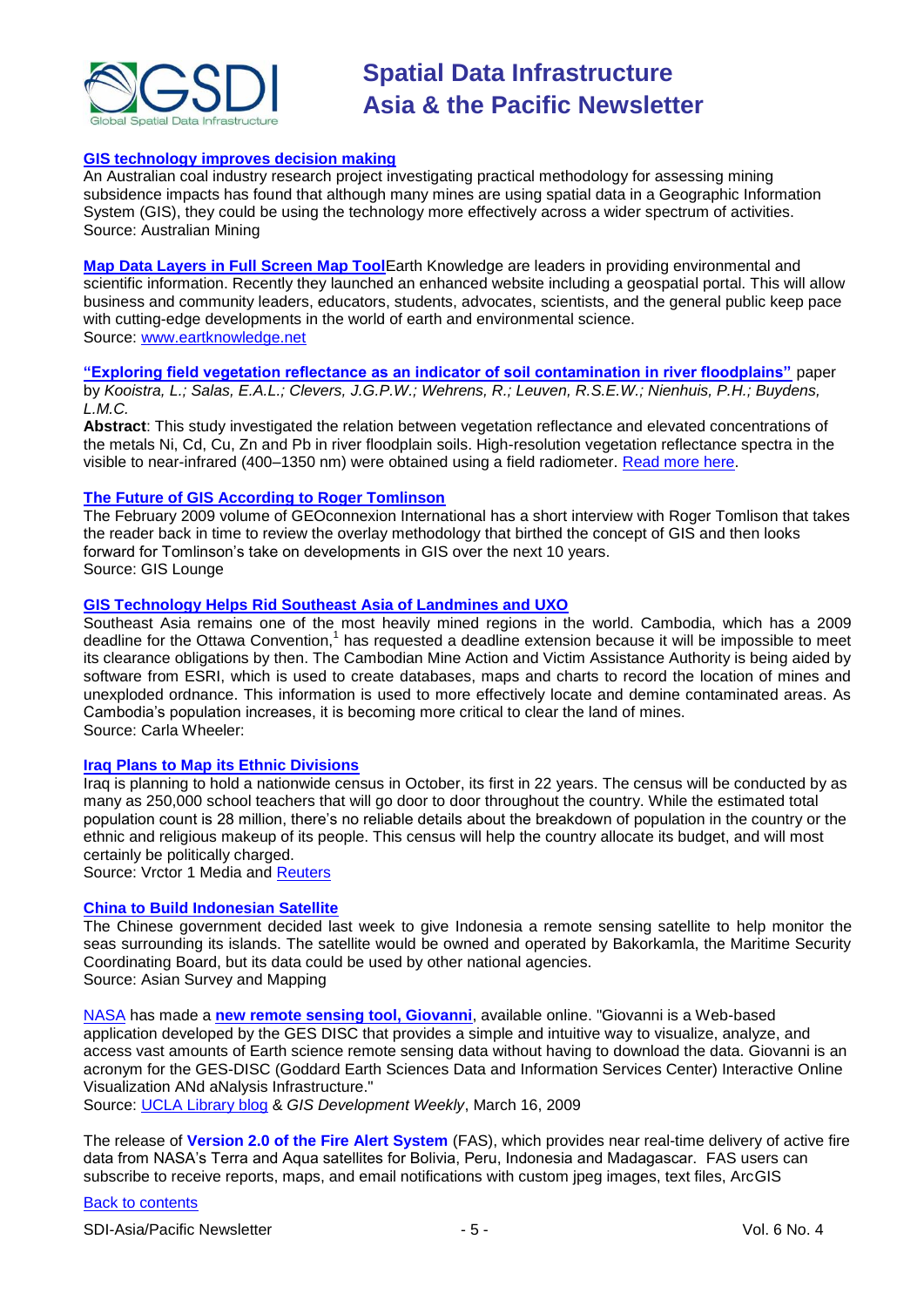![](_page_5_Picture_0.jpeg)

shapefiles and GoogleEarth KML files of fires occurring within user-defined areas of interest. For a no-cost subscription, please visit the [Conservation International](http://firealerts.conservation.org/) Website.

Fire Alert System Release 2.0 contains the following enhancements:

- Complete redesign of the subscription website
- Automated daily or weekly alerts for three new countries: Indonesia, Bolivia and Peru, in addition to Madagascar
- Two new languages: Spanish and Indonesian, in addition to English and French
- Incorporation of country-specific "areas of interest", including protected areas, key biodiversity areas, indigenous areas, vegetation and forest cover types, administrative boundaries, and forest concessions
- Ability to select multiple areas of interest to better target alerts<br>- On-line access to monthly and multi-year reports and mans
- On-line access to monthly and multi-year reports and maps
- Links to CI's Fire Risk website

The Fire Alert System was developed in collaboration with the University of Maryland's Fire Information for Resource Management System (FIRMS), NASA's MODIS Rapid Response System, International Resources Group (IRG), Madagascar's Ministry of Environment, Forests and Tourism (MEFT) and the US Agency for International Development (USAID). For more information, please contact [John Musinsky.](mailto:j.musinsky@conservation.org)

### **[Haryana gets satellite images evidence of illegal Aravalli constructions](http://tinyurl.com/aero3k)**

Haryana's Forest department has said that it has begun receiving satellite images clearly depicting construction closed on the Aravalli Hills in areas falling under Sections 4 and 5 of the Punjab Land Preservation Act (PLPA) 1900. Prepared by the Forest Survey of India (FSI), these images are open to public scrutiny as the department has extended an invitation for those interested in seeing the maps.

Source: Hindustan Times and [GIS Development](http://www.gisdevelopment.net/news/viewn.asp?id=GIS:N_wnesayvkcm&Ezine=mar0909§ion=News)

### **Worries over Bhuvan – India's version of GoogleEarth**

India is launching its own version of Google Earth for urban planning, officials said, amid worries that it could be misused after the Mumbai attacks probe showed militants had studied Google images of targets. India's version of Google Earth called Bhuvan, … It is expected to go one better than Google Earth, helping viewers gauge the soil type and ground water potential across the mainland with high resolution images and data from satellites. Source: [Reuters](http://in.reuters.com/article/domesticNews/idINDEL46429420090310) & *[GIS Development](http://www.gisdevelopment.net/news/viewn.asp?id=GIS:N_wmhincqtfs&Ezine=mar1609§ion=News)*

#### **[GPStogo](http://foundation.openstreetmap.org/gpstogo/)**

GPStogo is a scheme for providing GPS receivers, for the purpose of contributing to OpenStreetMap, to people in developing countries where the cost is otherwise prohibitively expensive.

The OpenStreetMap Foundation, who are the operators of this scheme, aims to lend GPS units, on a long-term basis, to suitably qualified people in any developing country.

The initial goal is to purchase one GPS unit per month and loan it for a minimum period of 6 months to individuals in developing countries who are committed to surveying and creating OpenStreetMap data. **Recipients**

Individuals in any developing country who would like to obtain a GPS receiver under this scheme will need to fulfill the following conditions:

You must be a permanent resident in a developing country.

You must have already made some contribution to the OSM project, either by tracing features from Yahoo! imagery, landsat or other allowable source. The tracing does not necessarily have to be of the area where you live. Other contributions such as wiki maintenance, software development, dataset uploads etc will also be counted as contributions to the project.

You must be a registered OSM user, and your edits must be made public so that OSM can identify and confirm your contributions.

#### **Subscribers**

You can help this programme by creating a regular subscription of ?5 (USD 10, EUR 10) per month to the GPStogo scheme. To set up a regular donation follow the instructions online.? If you want an idea of who the recipients are likely to be you can take a look at the list of qualified candidates.

One-off donations are, of course, also welcome.

If you have an old GPS receiver that you no longer use then it may be possible to donate this to someone directly.? Please consult the list of qualified recipients to see if you can match your GPS with someone's requirements.

Source: Thanks to KL for this item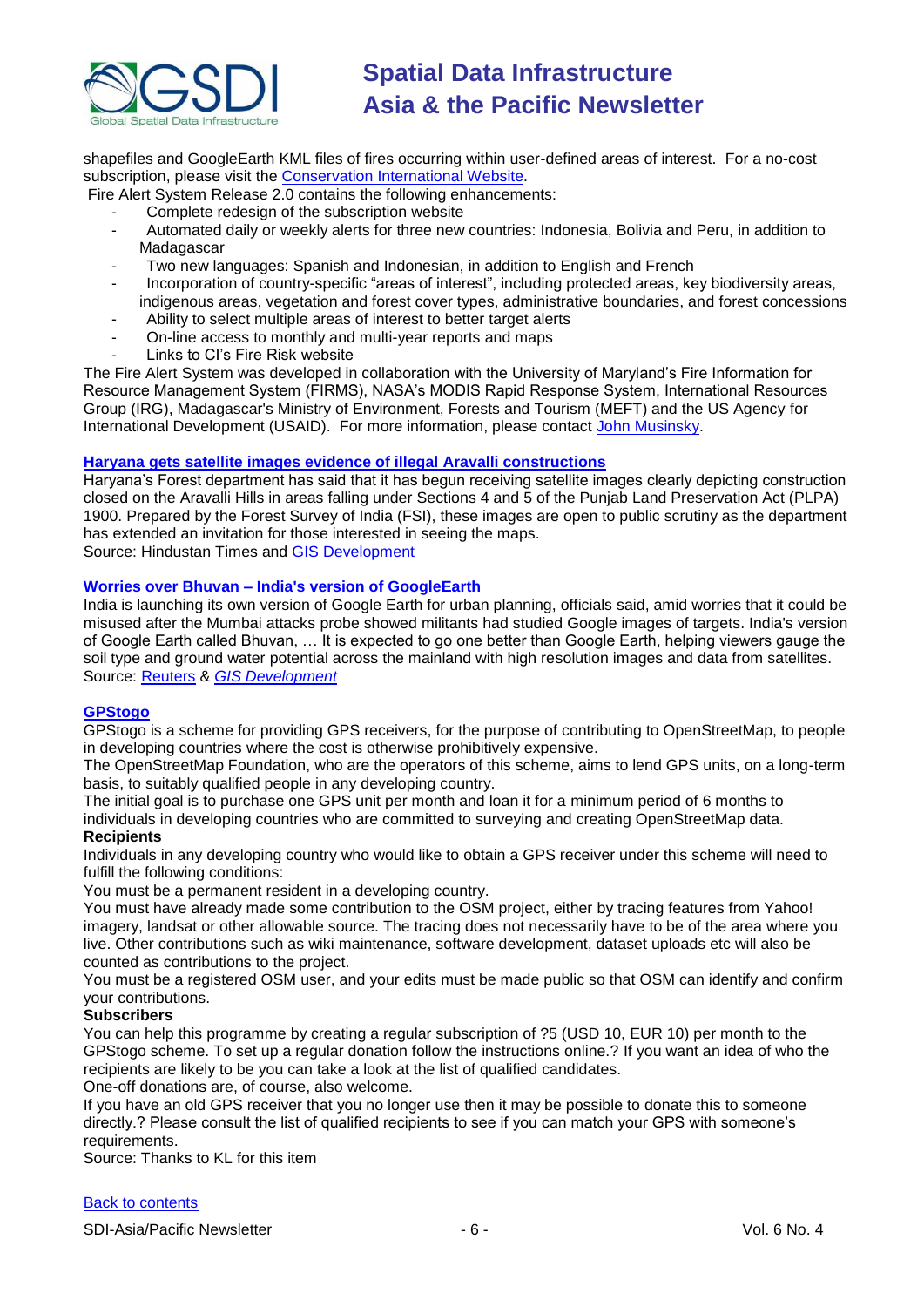![](_page_6_Picture_0.jpeg)

#### **[Razaksat Arrives at Launch Site](http://www.asmmag.com/news/razaksat-arrives-at-launch-site-)**

The Malaysian satellite Razaksat has arrived at Omelek Island in the Republic of Marshall Islands in the Pacific Ocean. It will be launched from the island on a Falcon-1 rocket built by SpaceX. The launch is slated for 21 AprilThe remote sensing spacecraft, which carries an optical payload, will pioneer an almost equatorial, low inclination orbit that will allow it to take advantage of breaks in Malaysia's notorious cloud cover. SOURCE: Asian Surveying & Mapping and [another source](http://www.mosti.gov.my/mosti/index.php?option=com_content&task=view&id=1109&Itemid=1) provided by Wonkug Baek.

#### **[gvSIG Mobile 0.2 pilot is now available](http://www.gvsig.gva.es/index.php?id=2125&L=2)**

A new version of the gvSIG Mobile pilot have been released. The main new features of this version are the the alphanumeric and graphical CAD-like edition, and the installation over a PhoneME virtual machine. It's available from the Downloads section of gvSIG Mobile < >.

Check the new features included in this version from the New features section.

#### **[GPS/GIS enabled tree census](http://tinyurl.com/chgyx8) successfully tested [India]**

Dr. Ramesh Madav, Chairman, Enbitech and CEO of Terracon Ecotech Pvt Ltd, successfully tested the Tree Ce nsus Methods, using GPS and GIS. The testing was done in presence of various technocrats, Municipal Corporation and Government representatives.

<span id="page-6-0"></span>Source: [Hamara Photos](http://hamaraphotos.com/) & [GIS Development](http://www.gisdevelopment.net/news/viewn.asp?id=GIS:N_lvfykxgtju&Ezine=mar3009§ion=News)

### **News from abroad**

*"This section has been included to highlight some of the developments happening outside the region which demonstrate SDI in action.*

#### **[Bluesky Airborne Lasers Assess Flood Risks](http://www.geoconnexion.com/geo_news_article/Bluesky-Airborne-Lasers-Assess-Flood-Risks-/5469)**

Highly accurate 3D digital maps, captured from aircraft mounted lasers, are being used to assess the risk of flooding at critical utility sites across the UK. The project, undertaken by Ambiental on behalf of one of the UK's largest water companies, used LiDAR (Light Detection and Ranging) data supplied by aerial survey specialist Bluesky to help examine the likelihood, extent and depth of potential flooding as part of a review of flood defence measures at each of the five sites.

![](_page_6_Figure_14.jpeg)

Source: Geoconnexion

#### **[OGC forms a spatial law and policy committee](http://www.gisdevelopment.net/news/viewn.asp?id=GIS:N_oedzagqnic&Ezine=mar0209§ion=News)**

The Board of Directors of the Open Geospatial Consortium (OGC) has chartered a committee of the Board to specifically address the "spatial law and policy issues" which will influence development requirements of the Consortium's technology process.

In the past, legal issues associated with spatial data and technology were primarily a concern for lawyers that worked with or for the government. Now, both public sector and private sector users and providers of geospatial data and technologies face a wide range of legal issues associated with growth in consumer and business applications for spatial technology. Such applications include Earth browsers, satellite navigation devices in cars and PDA's, location-based services associated with cell phones, business intelligence, social networking and satellite tracking of vehicles and equipment. All of these applications raise issues that involve intellectual property rights, liability, privacy, and national security. In many cases, the existing legal and policy framework is inadequate to provide governments, businesses and consumers clear guidance on these issues. Source: GIS Development & [Open Geospatial Consortium press release.](http://www.opengeospatial.org/pressroom/pressreleases/964)

**[Is the Government Crime mapping initiative failing UK communities?](http://www.directionsmag.com/press.releases/?duty=Show&id=29420)** Cimex study finds fundamental flaws in UK Police crime maps which potentially undermine Government objectives.

One of the major initiatives from the Government's 2008 policing green paper was the requirement for Police authorities around the UK to develop interactive crime maps deliverable by the end of 2008.

Top 50 digital agency, [Cimex](http://www.cimex.com/) has just completed a study to explore how well UK crime maps are serving the public and at which points users face the biggest obstacles in the data provided by the different police forces. The findings are alarming and reveal that, far from helping users, the current crop of crime maps is in fact leaving us more bewildered and confused than before.

Source: Cimex Press Release & Directions Magazine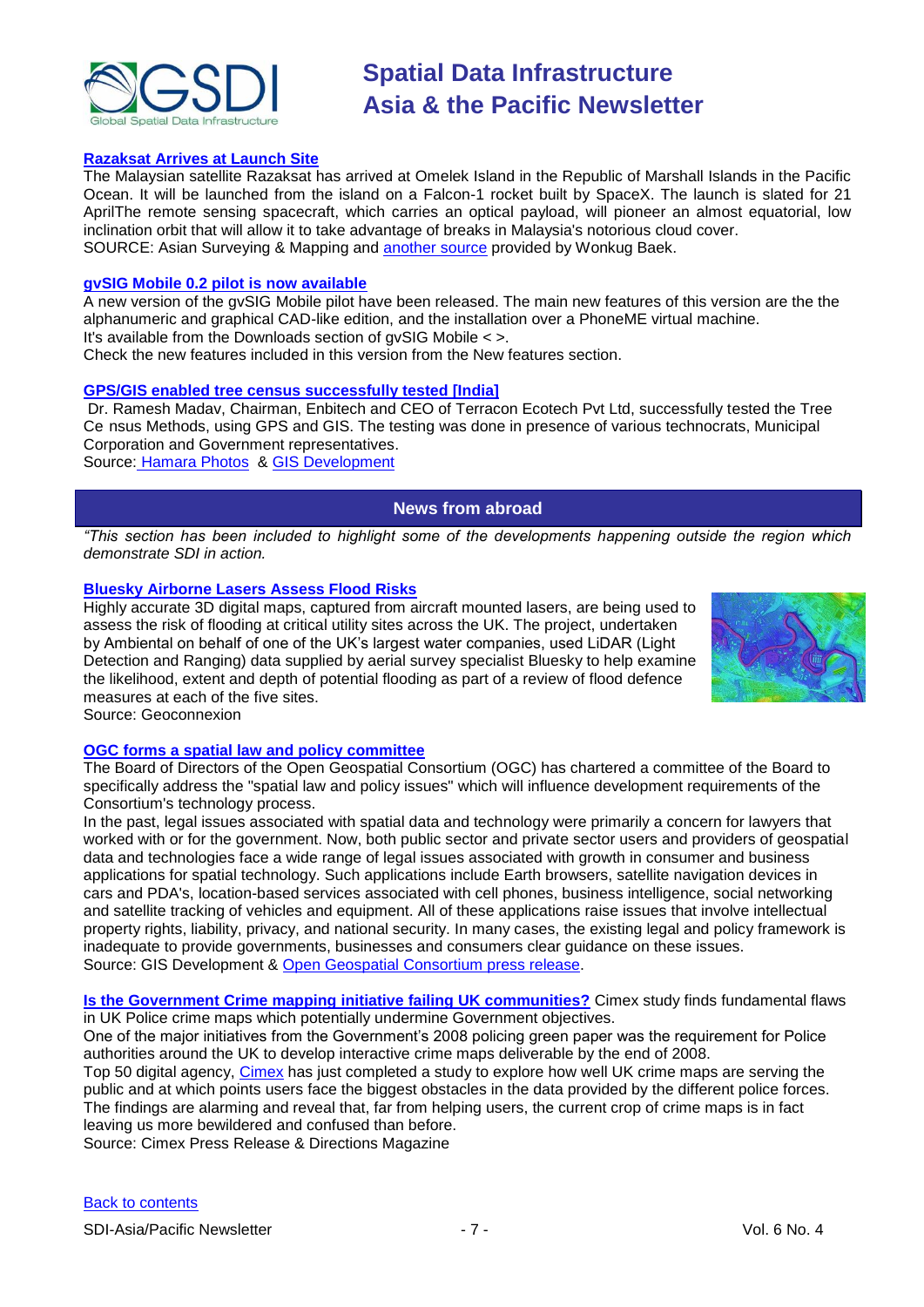![](_page_7_Picture_0.jpeg)

#### **[2008 USGS Africa Remote Sensing Study released](http://www.globalinsights.com/USGS2008AfricaRSS.pdf)**

Global Marketing Insights, Inc. has completed the "2008 Africa Survey and Analysis of the Remote Sensing Market, Aerial and Spaceborne-10 Year Trends" and delivered the final report to the U.S. Geological Survey (USGS).

The USGS contracted Global Marketing Insights to conduct a research study of the Africa remote sensing market as it relates to aerial and satellite data technologies. Global Marketing Insights created a series of extensive on-line surveys encompassing trends impacting the remote sensing industry as well as application usage, and data needs concerning aerial film, aerial digital, aerial sensors and satellite data. These surveys were completed between January 2008 and January 2009. They received 377 responses from over 30 countries. (interactive map - [responses by country\)](http://www.globalinsights.com/USGSIMap/results.htm)

Participants in all segments of the geospatial industry can find valuable market insight in the USGS 2008 Africa Remote Sensing Survey report. Some of these trends and insights include:

-- There is a positive movement in the use of remote sensing and opportunities for the use of geospatial data to make an even greater societal contribution to Africa's sustainable development in the near future.

-- The private sector is starting to drive the process of developing geospatial data on the continent.

-- Respondents believe they have an adequate amount of remote sensing expertise but they need a greater number of accessible geospatial data sets. Data becoming a commodity is the number one trend to impact them.

-- Overall, the respondents believe that greater ground resolution is the technical advance that will impact their businesses the most followed by improved GPS units and increased data storage capabilities. Thanks to KL

**[MarineMap](http://marinemap.org/index.html)**, a project of the Marine Science Institute at the University of California, Santa Barbara, supports

geospatial marine data collection and dissemination projects. Below is an example of an application built for the [Marine Life Protection Initiative,](http://marinemap.org/mlpa/) which supports the goals of California's Marine Life Protection Act. Below is a map showing the islands of Santa Rosa and Santa Cruz off the coast of Southern California, showing marine mammals and sea birds. Used with permission. Click for larger view.

![](_page_7_Picture_12.jpeg)

Source: Directions Magazine "Off the Beaten Path"

#### **[KML in Research Award to](http://blog.thematicmapping.org/2009/03/kml-in-research-award-to.html)** *thematicmapping.org*

Today, [Google announced](http://google-latlong.blogspot.com/2009/03/and-award-goes-to.html) that one of *Thematic Mapping*'s KML visualisations won a prize in the [KML in](http://www.google.com/educators/kml_contest.html)  [Research contest.](http://www.google.com/educators/kml_contest.html) The animated prism map shows Global Infant Mortality from 1960 to 2005. The statistical data was downloaded from [UNdata,](http://data.un.org/) a great resource for global statistics. SOURCE: Thematic Mapping blog (**congratulations** from SDI-AP !)

#### **[Change Detection on the Moon](http://apb.directionsmag.com/archives/5505-Change-Detection-on-the-Moon.html)**

NASA's upcoming robotic mission to the Moon, the Lunar Reconnaissance Orbiter (LRO) will join orbiters from China, India and Japan is all about making a good map.

Planners will use data from the 12-month mapping mission to begin picking a site for the human outpost that is the current U.S. human-exploration goal by 2020.

**Another use:** change detection: "We want to image some of the area mapped by the Apollo program with our high-resolution camera in order to see how many impacts have occurred there in the past 30 years, and that will help us to improve the understanding of the meteor flux onto the Moon," says Richard Vondrak, LRO project scientist and deputy director of the Solar System Exploration Div. at NASA's Goddard Space Flight Center. SOURCE: Directions Magazine

#### **[Pentagon plans blimp to spy from new heights](http://www.latimes.com/news/nationworld/nation/la-na-spyblimp13-2009mar13,0,4608400.story)**

**Giant dirigible would use radar to closely and constantly monitor activity on the ground from 65,000 ft.** Reporting from Washington — The Pentagon said Thursday that it intends to spend \$400 million to develop a giant dirigible that will float 65,000 feet above the Earth for 10 years, providing unblinking and intricate radar surveillance of the vehicles, planes and even people below.

"It is absolutely revolutionary," Werner J.A. Dahm, chief scientist for the Air Force, said of the proposed unmanned airship -- describing it as a cross between a satellite and a spy plane.

The 450-foot-long craft would give the U.S. military a better understanding of an adversary's movements, habits and tactics, officials said. And the ability to constantly monitor small movements in a wide area -- the Afghanistan- Pakistan border, for example -- would dramatically improve military intelligence.

#### [Back to contents](#page-0-2)

SDI-Asia/Pacific Newsletter  $\overline{8}$  - 8 -  $\overline{8}$  -  $\overline{8}$  -  $\overline{8}$  -  $\overline{8}$  Vol. 6 No. 4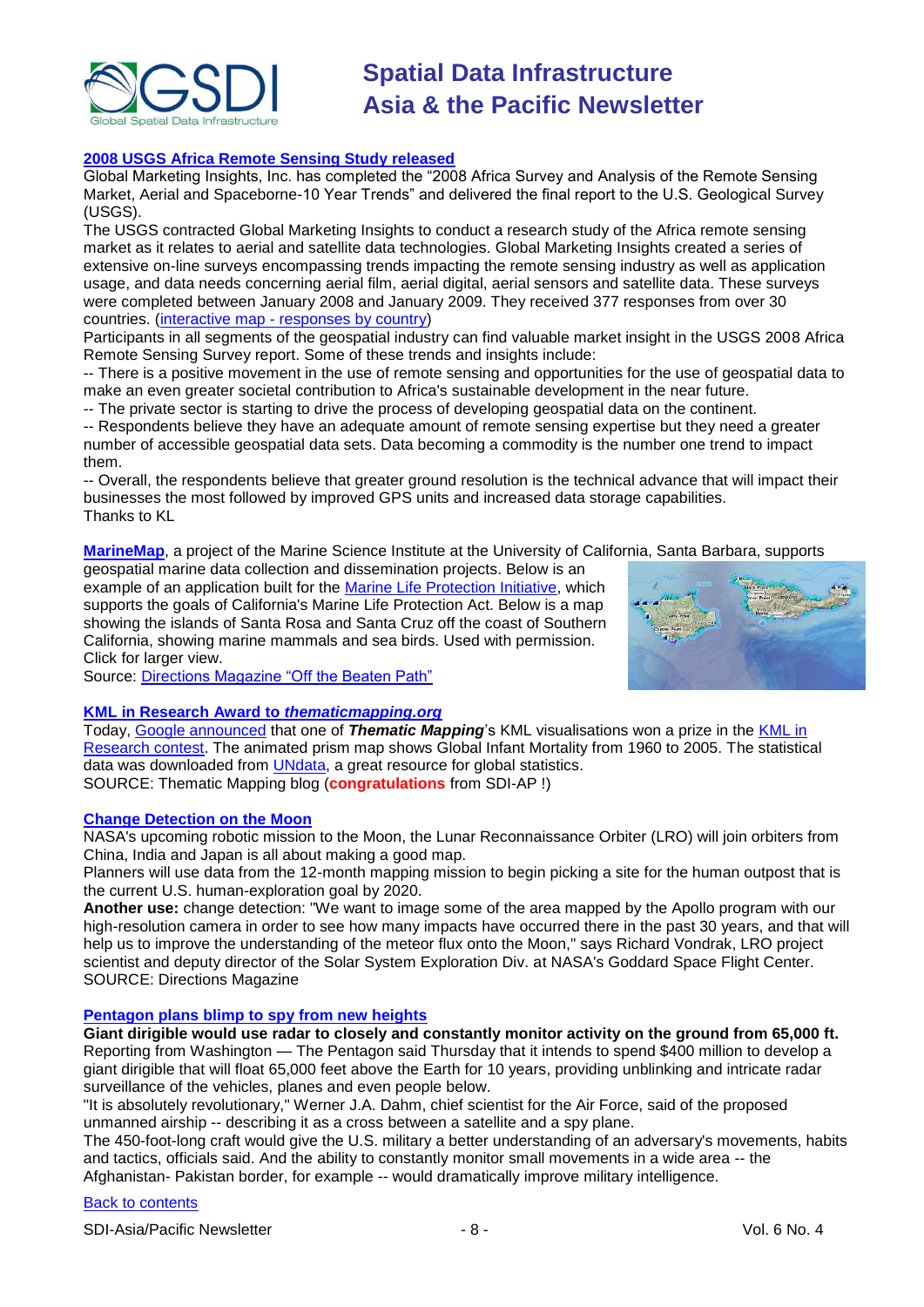![](_page_8_Picture_0.jpeg)

"It is constant surveillance, uninterrupted," Dahm said. "When you only have a short-time view -- whether it is a few hours or a few days -- that is not enough to put the picture together." SOURCE: *Los Angeles Times*

#### **[The Dangers of Map Making](http://penguinmartini.wordpress.com/2009/03/08/the-dangers-of-map-making/)**

Most people think that cartography is a pretty cushy job. Walk around and meticulously note the land on a scale such that whole countries can fit onto a piece of paper. No chance of being shot or arrested or killed. One of the biggest online mapping outlets is Google and to most people this is what map making is all about. Cruising around the streets taking photos for people to use to get better directions when driving from point A to point B. Mapping has a darker side, it has to do with knowledge and collection of said knowledge. Another word for knowledge is intelligence and is tied to spying. Prior to satellite photography, the easiest way to collect information was to fly a plane over the area in question and take a few snapshots to remember the occasion. This usually required permission of the country that owned that airspace, or a covert under the radar flight that if caught may lead to a bit of a diplomatic problem.

SOURCE: PenguinMartini blog

#### **[CarbonTools PRO Implements GML 3.2](http://www.thecarbonproject.com/)**

The Carbon Project is a software and technology company specializing in spatial data infrastructure applications and innovative geosocial solutions. The Carbon Project serves professionals, software developers, government agencies and businesses that develop mapping solutions or use geospatial data. Headquartered in Burlington, MA with offices in Virginia, The Carbon Project is a privately owned company backed by individual investors. For more information please visit the link above. Source: [GIS User](http://www.gisuser.com/content/view/17032/2/)

#### **[Infoterra to map and classify oil slicks](http://www.infoterra.co.uk/applications_ogm_globalseeps.php)**

Infoterra, has been appointed to undertake an oil slick mapping and interpretation project over Baffin Bay for Nunaoil, the National Oil Company of Greenland. This project will begin in July and extend through to October, with the acquisition of approximately 480 radar satellite images over the 240,000 km2 area. Source: *[GIS Development](http://www.gisdevelopment.net/news/viewn.asp?id=GIS:N_ewkjfpdtub)* & Infoterra & [V1 Magazine.](http://www.vector1media.com/top-stories/corporate-news/infoterra-to-map-and-classify-oil-slicks-over-baffin-bay-greenland/)

#### **PCI Geomatics supports Egyptian library, provides Geomatica**

PCI Geomatics, developer of software and solutions for geospatial imaging applications, announced its support for the New Library of Alexandria, Bibliotheca Alexandrina (BA) in Egypt. Committed to education and community development, PCI Geomatics has provided the library with 2 copies of its premiere software suite Geomatica. The new library is dedicated to recapturing the spirit of openness and scholarship while connecting Egypt's history to the world via cutting edge technology such as Geomatica. Its mission is to be a center of excellence for the production and dissemination of knowledge, and to be a place of dialogue and understanding between cultures and people.

The BA is not only a library, but also a beehive of knowledge that includes an internet archive, six specialized libraries, three museums, a planetarium, an Exploratorium, four art galleries, a conference center and many other admirable offerings.

Source : [PCI Geomatics press release](http://www.pci.on.ca/pressnews/2008_PCI_alexandria.html) and [GIS Development](http://www.gisdevelopment.net/news/viewn.asp?id=GIS:N_cpqmxovywr)

**The Global Land Cover Network** team is pleased to announce the launch of the new GLCN portal, which can be found at the [URL.](http://www.glcn.org/) This website, together with the [AFRICOVER](http://www.africover.org/) one, represents a source of essential materials, insights, and expertise on land cover-related topics.

Publications, tools and data on GLCN activities are accessible to visitors by browsing the numerous dedicated sections available at the site:

- · The **Activities** section collects global, regional and national initiatives and case studies on land cover mapping under the GLCN umbrella.
- · The **Land Cover Ontology** section describes concepts and approach of the Land Cover Classification System, including its future direction (LCCS version 3).
- The **Software** section lists, describes and makes available for download the applications (GLCN tools set) developed for and functional to the implementation of land cover mapping and analysis initiatives.
- The **Databases** section includes references to global, regional or national data sets available for or produced by initiatives on land cover mapping and change detection. LCCS legends and other supporting materials, as well as information on the global distribution of LCCS, are provided.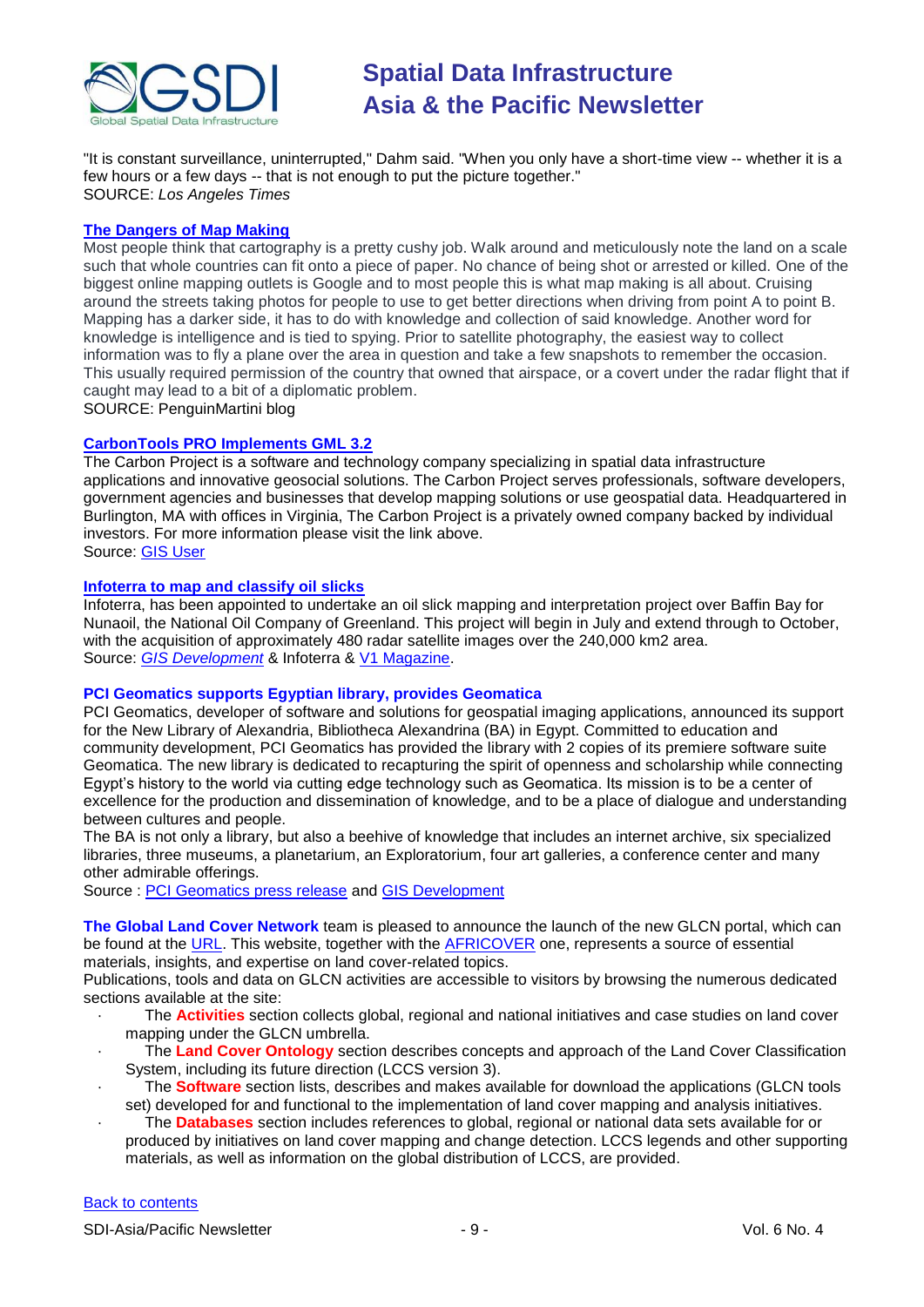![](_page_9_Picture_0.jpeg)

· The sections **Publications** and **Resources** provide downloadable files (newsletters, series, manuals, country profiles etc.), and references (news, events, links etc.) to information and materials generated by GLCN or useful to the land cover community.

We invite to you browse the site to get acquainted with its structure and contents. Also, we recommend you to return frequently and check out the regular updates that we are continuously implementing.

Any comments are more than welcome and can be directed to  $\lt$ <mailto:glcn@fao.org>  $\gt$ . **Additional information**

For a summary of the GLCN activities and outputs, visit the [newsletters archive](http://www.glcn.org/news/) and see the latest (March-April 2009) edition which has been just uploaded.

Source: Thanks to [Craig von Hagen](mailto:craigvonhagen@yahoo.co.uk)

#### **[US agencies Buy Smart, announcing issuance of new Geospatial SmartBuy Request for Quotation](http://www.fgdc.gov/fgdc-news/smartbuy-rfq-announcement)**

Very soon United States federal agencies will have access to a single ordering schedule for geospatial software. Released on Friday March 6, 2009, under a broad initiative supported by the Department of the Interior (DOI), many Federal agencies will be able improve their efficiency and save taxpayers money by consolidating their purchases of geospatial technology under the government-wide Geospatial Line of Business (LoB).

Source: Thanks to Wonkug Baek

#### **Probe will unearth planet's secrets**

**By tracking variations in Earth's gravity, a satellite can detect currents and even oil deposits** A EUROPEAN spaceship is to show scientists the inner workings of Earth, from the movements of ocean currents to the location of oil deposits. Its data will enable them to detect the flows of molten rock that underlie the movements of tectonic plates and cause earthquakes. The Goce probe, launched last week, will measure tiny anomalies in Earth's gravity, caused by anything from mountain ranges to subterranean lava flows or ocean trenches.

Rune Floberghagen, Goce mission manager, said: "Imagine a snowflake, which weighs a fraction of a gram, falling onto the deck of a supertanker. The impact the supertanker experiences from that snowflake is comparable to the sensitivity of our instrument."

Scientists have long known that the Earth's gravity varies all over its surface — and that measuring those changes could give insights into the planet's inner workings. However, designing an instrument capable of measuring them, which would also survive the rigours of blast-off, has until now proved impossible. This weekend, Goce, short for Gravity field and steady-state Ocean Circulation Explorer, was declared operational.

―Goce will yield details of the Earth's gravity field to an accuracy and resolution that is simply unobtainable by existing terrestrial and space techniques," said Professor Philip Moore of Newcastle University, who specialises in gravity research.

From the *Sunday Times* [\(London\), March 22, 2009](http://www.timesonline.co.uk/tol/news/world/europe/article5950372.ece) , [European Space agency](http://www.esa.int/esaCP/SEMH3NITYRF_UnitedKingdom_0.html) , [GIS News](http://www.gisdevelopment.net/news/viewn.asp?id=GIS:N_bzofsghauy&Ezine=mar2309§ion=News) **UPDATE:** [Asian Surveying & Mapping](http://www.asmmag.com/news/goce-satellite-begins-work)

![](_page_9_Picture_16.jpeg)

#### **Danish, Canadian scientists set to map Arctic Ocean**

Canada and Denmark are set to launch a joint aerial mapping mission over the Arctic Ocean that could help extend the territorial reach of the two countries to the Pole - or beyond. Canadian and Danish scientists have already begun assembling at an ice camp on Ward Hunt Island, Canada's northernmost piece of land, for this weekend's launch of the mission

Source: [GIS News](http://www.gisdevelopment.net/news/viewn.asp?id=GIS:N_wdnirguvpl&Ezine=mar2309§ion=News) and [Canada.com](http://www.canada.com/Danish+Canadian+scientists+Arctic+Ocean/1398916/story.html)

#### [Model the future by studying the past](http://www.earthsystemtrends.org/)

The Earth Trends Modeler (ETM) is specially designed for the analysis of image time series from earth observing systems.

Source: [GIS News](http://www.gisdevelopment.net/ezine/weekly/mar2309.htm) and [Earth Systems Trends blog](http://www.earthsystemtrends.org/)

#### **New Maps for Senegal, Zimbabwe, Mauritius and Seychelles**

The maps include substantial user generated content - in many ways, maps by Africans, for Africans! SOURCE: [Google Africa blog](http://google-africa.blogspot.com/2009/03/new-maps-for-senegal-zimbabwe-mauritius.html) and [GIS News](http://www.gisdevelopment.net/ezine/weekly/mar2309.htm)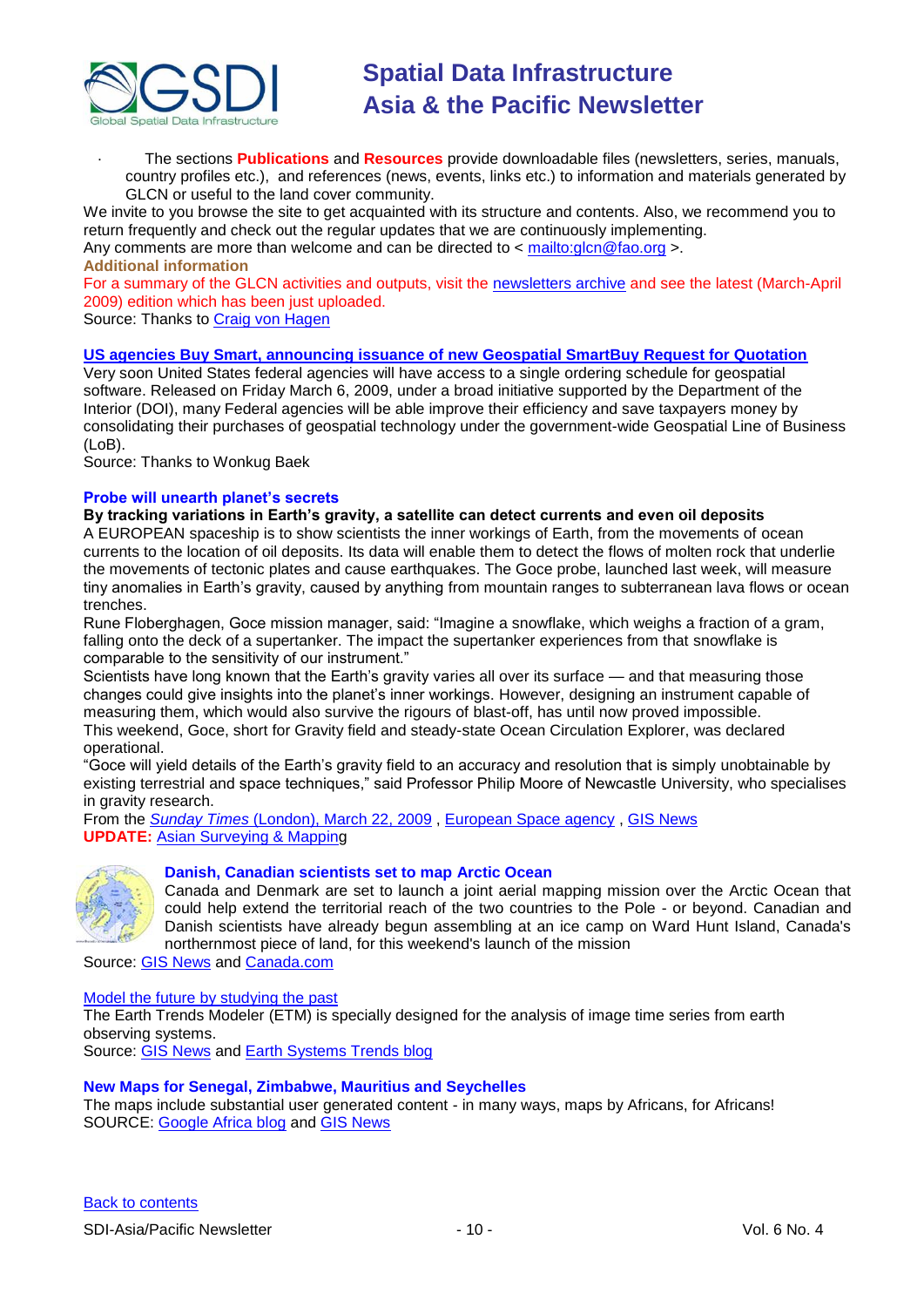![](_page_10_Picture_0.jpeg)

#### **[Satellites Measure Sea Surface Roughness & Soil moisture content](http://www.asmmag.com/news/satellites-measure-sea-surface-roughness)**

In Britain, the Centre for Earth Observation Instrumentation is supporting a revolutionary project aimed at developing a prototype instrument capable of measuring the sea surface roughness and soil moisture content. Source: Asian Surveying & Mapping

#### **[FAO-GeoNetwork'](http://www.fao.org/geonetwork/srv/en/main.home)s purpose is:**

To improve access to and integrated use of spatial data and information

- To support decision making
- To promote multidisciplinary approaches to sustainable development
- To enhance understanding of the benefits of geographic information

GeoNetwork opensource allows to easily share geographically referenced thematic information between different organizations.

**[Eyes on the Earth 3D](http://climate.jpl.nasa.gov/Eyes/eyes.html)** - Explore input from more than a dozen NASA satellites in an immersive 3D environment.

Source: [V1 Magazine](http://www.vector1media.com/newsletter/archive/v1-newsletter%11vol.-3,-issue-11/)

#### **Sea levels rising twice as fast as predicted**

Melting ice sheets in Greenland and Antarctica force UN scientists to issue dramatic warning Source: *[The Independent](http://www.independent.co.uk/environment/climate-change/sea-levels-rising-twice-as-fast-as-predicted-1642087.html)*

**Amazon Rainforest Carbon Sink Threatened By Drought** The Amazon is surprisingly sensitive to drought, according to new research conducted throughout the world's largest tropical forest. The 30-year study, published in *Science*, provides the first solid evidence that drought causes massive carbon loss in tropical forests, mainly through killing trees.

Source: [Science Daily](http://www.sciencedaily.com/news/earth_climate/air_quality/)

#### **[Vision 2030 for sustainable cities worldwide](http://www.geospatialtoday.com/news_march13.htm)**

Cisco has entered into a Memorandum of Understanding (MoU) with Metropolis, an association of 106 of the world's largest cities, to develop its "Vision 2030" for sustainable cities around the world.

―The 21st century will be the century of metropolises. Today, more than half the world's population lives in urban areas, and this phenomenon is set to rapidly increase. The main priority of Metropolis today is to offer the best to these metropolises and their populations. Signing with Cisco is very important for our network to develop the best way to build sustainable cities and to strengthen our goal, which is the exchange of information and experience."

SOURCE: Geospatial Today - Thanks to WB for this item.

**[The Geographic Information Support Team \(GIST\)](https://gist.itos.uga.edu/)** is an inter-agency initiative that promotes the use of geographic data standards and geographical information systems in support of humanitarian relief operations. In support of their global data management and integration needs, the US Agency for International Development (USAID) funds the GIST Data Repository hosted by Information Technology Outreach Services (ITOS) of the University of Georgia. The GIST website provides a data exchange platform where the registered users can download data. Data contributions are also welcome; individuals wishing to distribute data through the GIST portal should contact [the administrator Karen Payne.](mailto:kpayne@itos.uga.edu)

The most recent publications at the Repository include a suite of datasets from the from the Sudan, Darfur Region USAID Groundwater Exploration Project. Users wishing to find all data from this project can either search the repository to find all data from Sudan, or use the "Browse" tab at the top of the search page and select Countries/Sudan/ USAID Darfur Groundwater Exploration Project to find only those documents associated with this project.

#### **South-East Asian climate map reveals disaster hotspots**

An attempt to map the potential effects of climate change across South-East Asia has found Cambodia to be unexpectedly vulnerable to disasters.

The map, which considers the region's risk of exposure to climate hazards as well as its ability to adapt to such threats, found that Cambodia's poor ability to deal with disasters dwarfs its relatively low exposure to the risks. The project, 'Climate Change Vulnerability Mapping for Southeast Asia', was carried out by the International Development Research Centre's Economy and Environment Program for South-East Asia (EEPSEA) as part of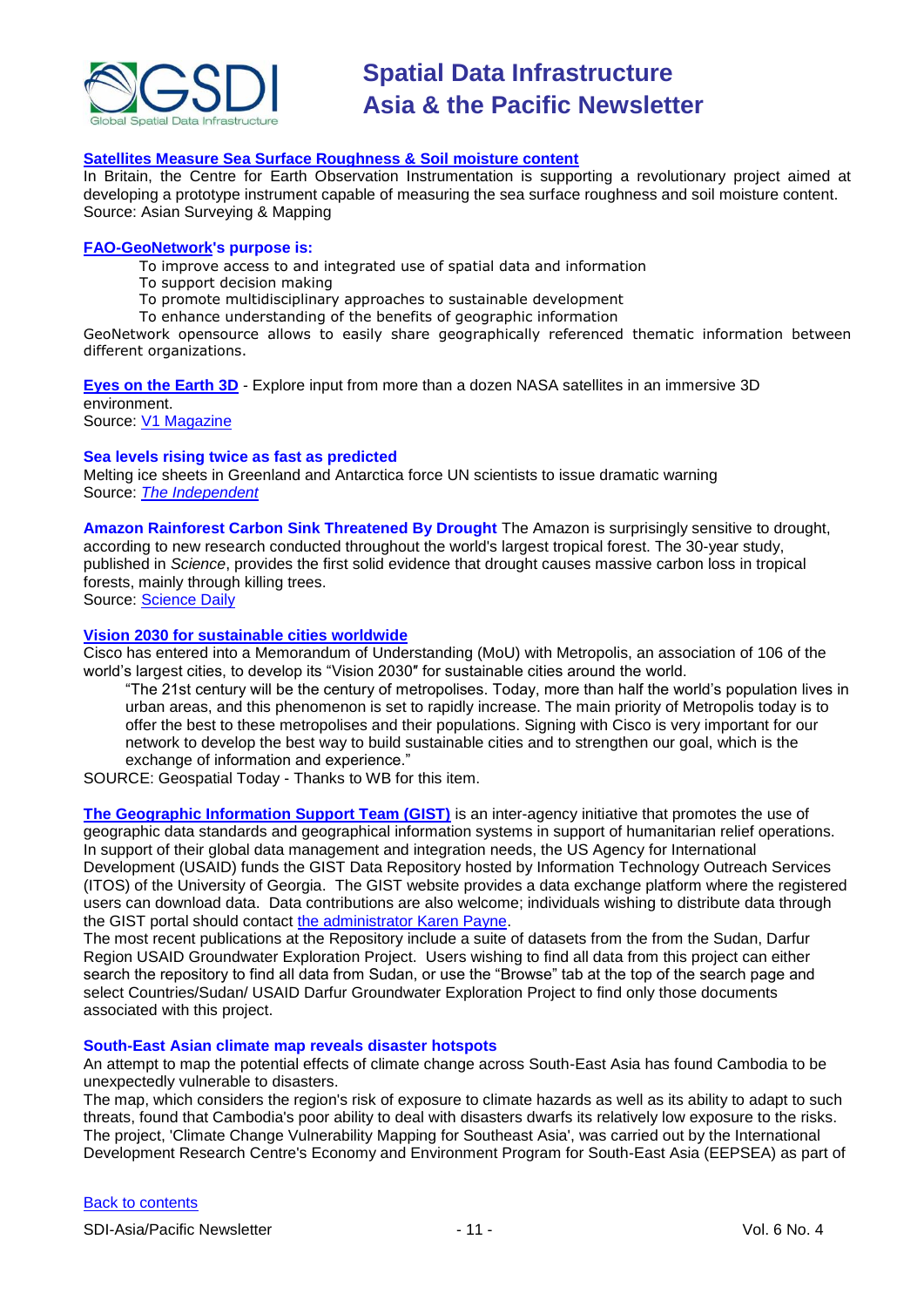![](_page_11_Picture_0.jpeg)

a larger-scale study.

Source: [SciDev.net,](http://www.scidev.net/)<http://tinyurl.com/d6l2nh> and *[GIS Development](http://www.gisdevelopment.net/news/viewn.asp?id=GIS:N_satzncdwfu&Ezine=mar1609§ion=News)*

<span id="page-11-0"></span>**[Back to contents](#page-0-3)** 

#### **Articles**

#### **[Planning in an urbanizing world: Market is not enough](http://www.thejakartapost.com/news/2009/03/27/planning-urbanizing-world-market-not-enough.html)**

*"The world's urban population is expected nearly to double by 2050, increasing from 3.3 billion in 2007 to 6.4 billion in 2050, making it the same size as the world's total population in 2004 (United Nations, 2007)."* This article provides a discussion on population increase and distribution across Asia. In particular the focus of the article ia on the need for planning at all levels from national to city to avoid spatial inequalities.

Source: Andi Irawan, *The Jakata Post*

**[Space tech is effective decision making tool for sustaining earth:](http://gisdevelopment.net/magazine/global/2009/february/46.htm)** Dr K Kasturirangan, Director, NIAS and Member of Parliament, India) interviewed. Source: GIS Development

**[Are we going around a circle?](http://gisdevelopment.net/magazine/global/2009/february/48.htm)** by [Prof David W. Wong,](mailto:dwong2@gmu.edu) George Mason University, Fairfax, USA It has been almost half a century since the first GIS, the Canadian Geographic Information System (CGIS), became operational. CGIS was developed with the objective to build and maintain a land inventory of the vast Canadian territory so that the government can manage the environment and natural resources more efficiently. However, the issue of sustainable development was not a main societal concern at that time. Source: GIS Development

Editorial: "Democratisation of geospatial data by [Dr Hrishikesh Samarnt](mailto:hrishikesh@gisdevelopment.net)

"... geospatial - for the people - by the people - of the people..." Source: GIS Development, 23 March, 2009

**The view from over here - India and NSDI** by [Prof AR Dasgupta](mailto:arup.dasgupta@GISdevelopment.net)  SOURCE: [GIS Development](http://gisdevelopment.net/magazine/global/2009/march/49.htm)

<span id="page-11-1"></span>[Back to contents](#page-0-3)

### **Books and Journals**

#### **Open Geospatial Consortium News**

To subscribe [send mail](mailto:emailto:newsletter-request@lists.opengeospatial.org) with "subscribe" (no quotes) in the subject

#### **[GIS for Decision Support and Public Policy Making](http://www.amazon.com/exec/obidos/ASIN/158948231X/directionsm00-20)**

![](_page_11_Picture_19.jpeg)

Elected officials and department heads are increasingly relying on geographic information system (GIS) technology to make efficient and accurate decisions when and where it counts. *GIS for Decision Support and Public Policy Making* presents 27 case studies and eight exercises that demonstrate the positive impact of incorporating GIS methodology in daily operations of the public sector. Discover how GIS has improved communications, collaboration, and decision making in the organizations featured in this book. A return on investment matrix is also included as a resource to evaluate cost and time savings due to the increased productivity that a GIS allows. From ESRI Press, 2009.

![](_page_11_Picture_21.jpeg)

#### **[Aereality: On the World from Above](http://www.amazon.com/exec/obidos/ASIN/1582434298/directionsm00-20)**

William Fox's writing for the last several years has been focused on how we construct aerial views, either physically (by flying) or in our imaginations. In *Aereality*, he flies over earthworks in Nevada and Utah, soars through the world's largest open pit mine, and surveys Los Angeles, circumnavigating large swaths of true American urban sprawl. On the East Coast, he examines the elevated art of the Hudson River Valley and New York City. And finally, in Australia, Fox examines the history and current practice of both Euro-Australian and Aboriginal aerial views,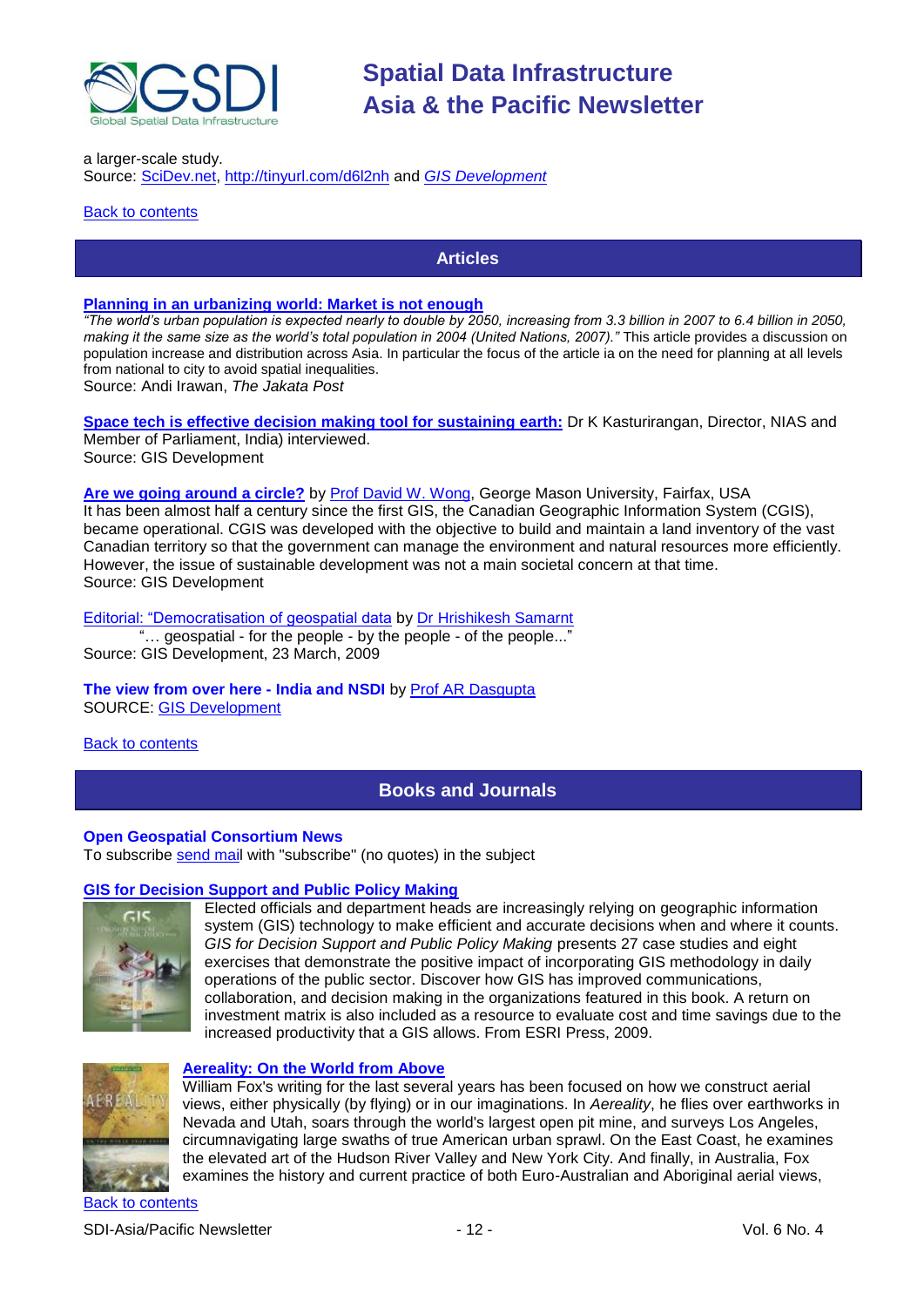![](_page_12_Picture_0.jpeg)

and searches for the cognitive roots of our aerial imagination. From Counterpoint, 2009.

**[GIS Tutorial for Health, Third Edition,](http://www.esri.com/esripress)** - Contains Lessons in How to Use GIS Software to Analyze Public Health Data and Formulate Policies

**—**The newly updated *GIS Tutorial for Health*, Third Edition, from ESRI Press, provides hands-on training in geographic information system (GIS) software for public health professionals and students.

The third edition of this popular textbook trains readers on how to use ESRI's ArcGIS Desktop software to manage, analyze, and map data to reveal spatial patterns and trends. The lessons were recently updated to be compatible with ESRI's latest software release, ArcGIS 9.3.

#### **[Cartography and Art](http://www.amazon.com/exec/obidos/ASIN/3540685677/directionsm00-20)**

The contributions in this book address the use of 'different' geo-communication tools that could allow for improved visualization of geography- by incorporating ART. It is envisaged that the work of this book will help to re-define how we can better visualise Space and Place, considering: Science, Technology and Art. The book is therefore a celebration of the 'meeting point' between Art and Cartography. It provides a starting point for a journey that will explore innovative methods and techniques for representing our world using the complementary techniques from Art, Science and technology. From Springer, 2009.

![](_page_12_Picture_8.jpeg)

### **Just for Fun !**

<span id="page-12-0"></span>[Britta Gustafson's](http://jeweledplatypus.org/cgi-bin/blosxom.cgi/me/) beautiful "art book," [Summer Map Book](http://jeweledplatypus.org/cgi-bin/blosxom.cgi/text/summermapbook.html) was entered into the Information Aesthetics [Paper-](http://newsletter.directionsmag.com/link.php?M=145624&N=1364&L=24326)[Based Visualization Competition.](http://newsletter.directionsmag.com/link.php?M=145624&N=1364&L=24326) (The other entries were also very cool and worth looking at, but were not map-

![](_page_12_Picture_11.jpeg)

oriented.) Writes Britta: "This is a handmade map-based visualization of my travels during three summers, with familiar areas painted darker and labeled in more detail than unfamiliar areas. It is both flat and three-dimensional, since it opens three times to zoom from (1) a view of California, including my non-summer school and home, to (2) a view of the Bay Area with my summer work and home, to (3) a view of San Francisco, my summer city, to (4) a view of the Mission and Castro, my home neighborhoods during two of the past three summers." SOURCE: [Directions Magazine](http://www.directionsmedia.net/newsletters.archive/index.php?ID=1334)

The *Atlantic Monthly* for March 2009 has an article **[How the Crash Will Reshape America](http://www.theatlantic.com/doc/200903/meltdown-geography)** by Urban theorist Richard Florida explaining how the current meltdown will forever change the US urban geography. The [online](http://www.theatlantic.com/doc/200903/meltdown-geography)  [version](http://www.theatlantic.com/doc/200903/meltdown-geography) has an [interactive map](http://www.theatlantic.com/floridamap/) showing time variations across America wrt to patents (1975 – 2002), income (2001 – 2006) & population of the 30 biggest cities(1860 – 2007).

#### **[Lonely lady wolf looks for love in all the wrong](http://www.rockymountainnews.com/news/2009/feb/25/yellowstone-wolf-travels-1000-miles-colorado/) places** MAP: [Wolf's trek to Colorado](http://media.rockymountainnews.com/drmn/content/static/wolf.pdf)

Call it the power of love. A female wolf has wandered more than 1,000 miles through five states in search of a mate and is now in Colorado's Eagle County, wildlife officials in Colorado and Montana said Wednesday. The wolf, known only as 314F, set off on her lonely quest in September when, for reasons unknown, she became unhappy with the male prospects among the pack of seven animals she was born into 20 months earlier.

Since then, 314F has followed her heart from the Paradise Valley north of Yellowstone National Park through Wyoming, Utah and Idaho. She has trotted past areas where other wolf packs are known to live toward a state that has not had a wolf population for 60 years.

Montana officials follow her progress with a global positioning device on a collar that was fitted to her neck in July.

Source: Rocky Mountain News, [MapHawk blog](http://maphawk.blogspot.com/)

![](_page_12_Picture_20.jpeg)

**The Valles Marineris** is a system of canyons located just south of the Martian equator. The system is about 4000 km long, and, if on earth, would extend all the way across the United States. The view in the picture is looking eastwards with the sun illuminating the northern face of the valley. It has been created using Google Mars. Image credit : **Google Mars**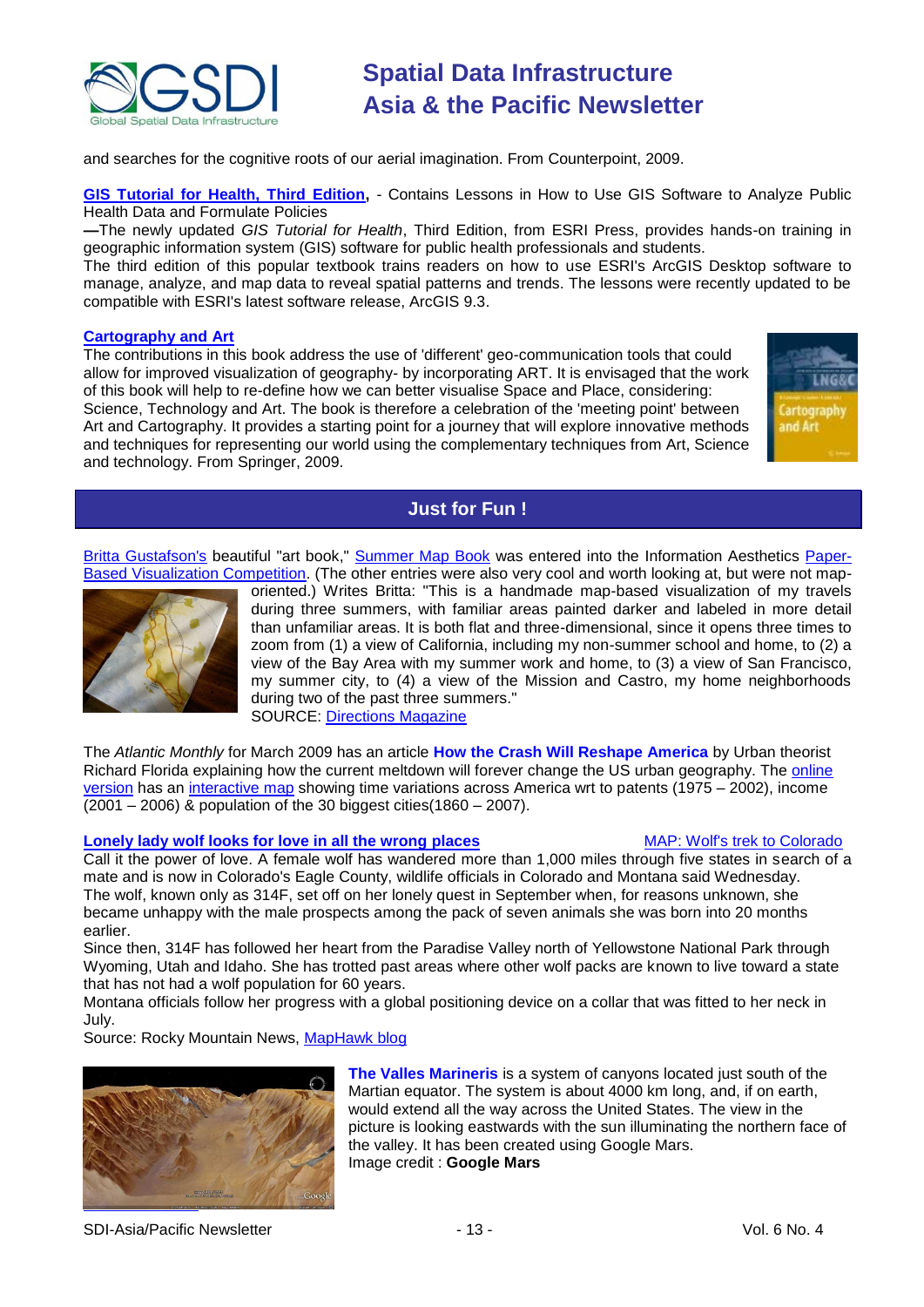![](_page_13_Picture_0.jpeg)

Source: < <http://astrogeology.usgs.gov/Projects/VallesMarineris/> > & *GIS Development* "Image of the Week"

#### **NASA applies GIS to its inner spaces**

The GIS team at NASA's Langley Research Center is applying geospatial tools to the task of finding more efficient ways to allocate space at the research facility. Source: *[GIS Development](http://www.gisdevelopment.net/news/viewn.asp?id=GIS:N_zcrvygqxnm)* and *[Government Computer News](http://gcn.com/articles/2009/03/23/update-nasa-space-allocation.aspx)*

Because it is out-of-date the Editors decided not to include this item under "Books & Journals". The 2007 University of Melbourne **Geomatics Undergraduate Survival Manual** is available for [download.](http://www.geom.unimelb.edu.au/ugrad/manual.html)

**[Penn State Public Broadcasting is launching a "Geospatial Revolution Project"](http://geospatialrevolution.psu.edu/index.html)** that will include a 60-90 minute public TV program and an educational outreach initiative. An interesting trailer for the project is available. Source: [Directions Magazine](http://newsletter.directionsmag.com/link.php?M=145624&N=1434&L=24740)

#### **Earth is BEAUTIFUL**

[NASA Earth Observatory,](http://earthobservatory.nasa.gov/) opens up the opportunity for us to witness the beauty of Earth. It is a website run by EOSPSO, NASA's Earth Observing System Project Science Office. The website contains many high quality imagery from many different satellites with detailed descriptions and articles. Now Flexijourney blogger Philip Ze can understand how much fun an astronaut has.

Source: [Flexijourney blog](http://www.flexijourney.com/blog/earth-is-beautiful/)

#### <span id="page-13-0"></span>**[Back to contents](#page-0-3)**

### **Training Opportunities**

**Pre-Conference WORKSHOPS at the 2nd [International Conference on Earth Observation for Global](http://www.eogc2009.com.cn/)  [Changes \(EOGC2009\)](http://www.eogc2009.com.cn/)** 25-29 May 2009, Chengdu, China

Pre-Conference workshops include:

W1: Satellite Observation of Biomass Burning

W2: Remote Sensing of the Coastal Ecosystems

W3: Land-cover Classification using High-resolution Satellite Images

**[Fourth International Workshop on "Geographical Analysis, Urban Modeling, Spatial Statistics" \(GEOG-](http://www.iccsa.org/)[AN-MOD 09\)](http://www.iccsa.org/)**

[<http://www.lisut.org/workshop/GEOG-AN-MOD09/>](http://www.lisut.org/workshop/GEOG-AN-MOD09/) in conjunction with

**[The 2009 International Conference on Computational Science and its Applications \(ICCSA 2009\)](http://www.iccsa.org/)** June 29th to July 2rd, 2009

Kyung Hee University-Global Campus, Yongin (Korea) **Important dates 16 February 2009:** Deadline for full paper submission **24 March 2009:** Notification of acceptance **12 April 2009:** Deadline for Camera Ready Papers **June 29 - July 2, 2009:** ICCSA 2009 Conference.

**[Association of American Geographers offers membership at reduced rate for eligible professionals](http://www.aag.org/developing/index.htm)**

Geographers and others whose work involves Spatial Data Infrastructure, GIS, remote sensing, and geospatial data issues in Asia and the Pacific may be eligible to join the Association of American Geographers (AAG) for \$20 per year. This new reduced dues rate is open to professionals who earn less than US\$25,000 per year and are both citizens of and residents in certain countries throughout Asia and the Pacific. [A full list of these](http://www.aag.org/developing/eligibility.htm)  [countries is available.](http://www.aag.org/developing/eligibility.htm)

The AAG developing regions membership category offers all regular AAG member benefits, with the exception that publications are provided only in digital format.

For more [information on this membership program,](http://www.aag.org/developing/index.htm) or [contact Matthew Hamilton.](mailto:mhamilton@aag.org)

For more information on the [Association of American Geographers.](http://www.aag.org/)

**[Advanced Training in Remote Sensing & GIS](http://www.isnet.org.pk/course02-09.htm)**

[Back to contents](#page-0-2) **Inter-Islamic Networks on Space Sciences and Technology (ISNET)** is an inter-state, non political and non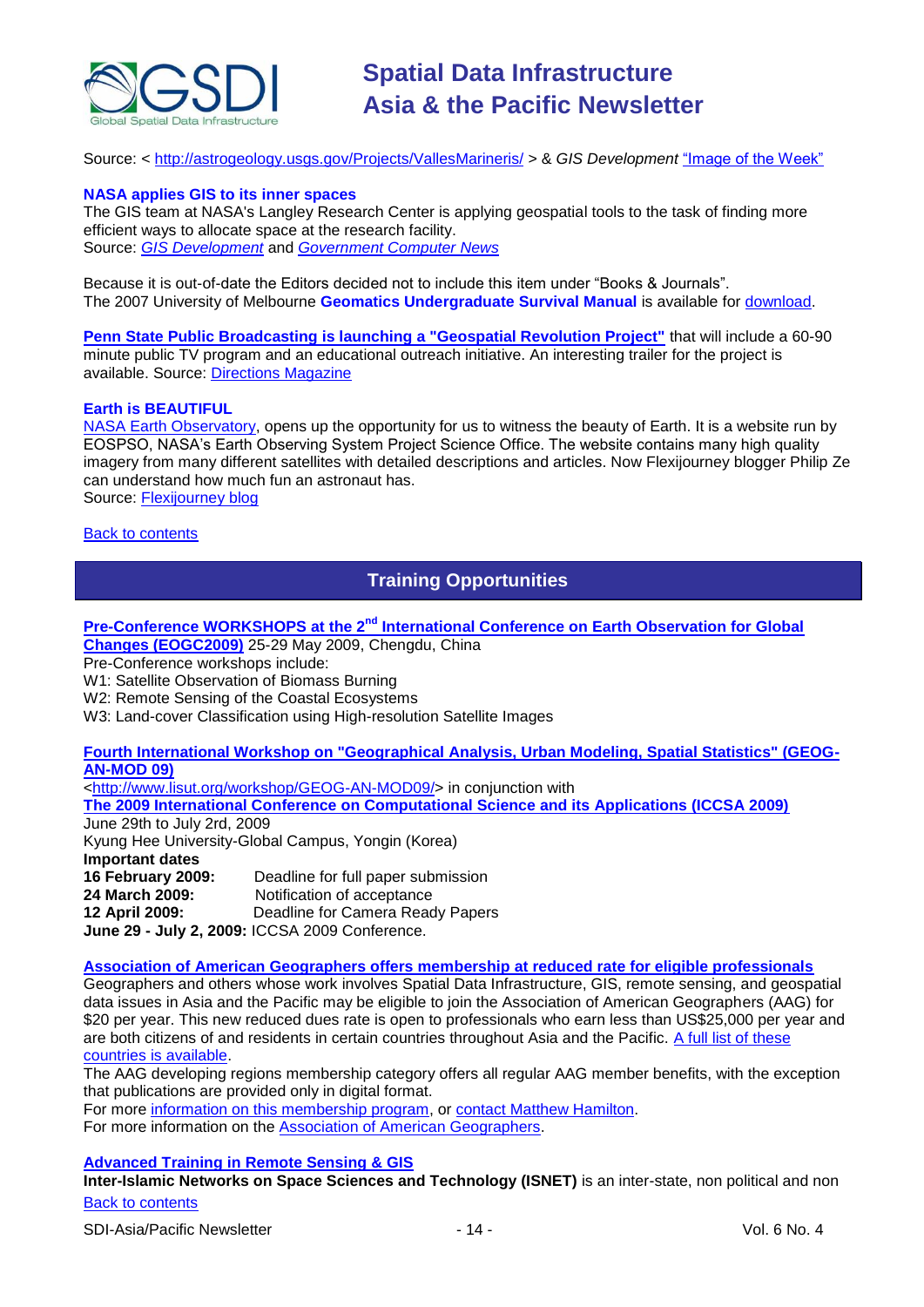![](_page_14_Picture_0.jpeg)

profit making agency. It is an independent, autonomous and self governing institution under the umbrella of the OIC (Organisation of Islamic Conference) Standing Committee on Scientific and Technological Cooperation (COMSTECH). SUPARCO is the host organisation of ISNET.

Institute: National Center for Remote Sensing and Geo-Informatics (NCRG), Karachi, Pakistan [Application deadline & Form:](http://www.isnet.org.pk/Downloadables/form-courses-08.doc) 1 June 2009

Starting Date: 13 July 2009 (2 weeks)

The course aims at providing knowledge and skills in state-of-the-art remote sensing technologies and their applications. It will also focus on concepts of digital image processing techniques, development of image processing algorithms to achieve various image processing tasks. It will also attempt to explore functionalities of various off-the-shelf commercial systems and their comparison. Hands-on training will be imparted to develop practical skills in image processing. The course will touch upon latest developments in remote sensing both in space and ground segments.

ISNET will sponsor participants on the basis of evaluation of the course organising committee and also consider the criteria of first come first served basis. Usually only 4-5 participants can be accommodated in each Course. Sponsorship for workshop will depend on the availability of sponsorship funds for that particular workshop. Thanks to Kate Lance for bringing this to our attention.

#### **WMO/RCUWM/UNW-DPC Training Workshop on Integrated Flood Management**

The Training Workshop on Integrated Flood Management (IFM), to be held on 11-14 May 2009 in Tehran, Iran, is being developed by the World Meteorological Organization in cooperation with the Regional Centre on Urban Water Management-Tehran and UN-Water Decade Programme on Capacity Development (UNW-DPC) for flood-prone countries, cities, and communities, with the aim of scaling-up action on integrated flood management to contribute to a minimization of losses of life from flooding and to an efficient use of flood plain resources. The course will provide participants an in depth exposure to the social, economic, environmental and institutional dimensions of flood management and allow them to develop an integrated perspective on floods, floodplains and the development process in their own country.

This three-day workshop has been designed for top and mid-level managers/professionals in water resources management, disaster management, land use management and spatial planning, from several countries in Western Asia and Arab region including Iran, Iraq, Pakistan, Afghanistan, India, Bangladesh, Oman, Tajikistan, Kyrgyzstan and Yemen.

[Contact](mailto:info@rcuwm.org.ir) or [visit](http://www.rcuwm.org.ir/) for further information.

Thanks to Kate Lance for bringing this to our attention.

#### **United Nations University – ITC - School for Disaster Geo-information Management**

#### **Capacity Building for Disaster Geo-Information Management**

![](_page_14_Picture_14.jpeg)

Worldwide we are faced with a rapidly growing impact of disasters, due to increased vulnerability and climatic extremes. There is an urgent need to include the concepts of disaster risk management into planning, sustainable development and environmental impact assessment. The evaluation of the expected losses due to hazardous events requires a spatial analysis, as all components differ in space and time, using tools that handle spatial

information, such as geographic information systems (GIS).

One of the important requirements to carry out an effective disaster risk management is capacity building and training of disaster management experts and professionals.

For 2009 the following courses are scheduled:

**§** Short course **[GIS for Disaster Risk Management](http://www.itc.nl/education/courses/course_descriptions/_pdf/C09-ESA-TM-01.pdf)**

In collabaration with: Asian Disaster Preparedness Center (ADPC) and Geoinformatics Center of the Asian Institute of Technology (AIT), Thailand;

- **§** Distance Education course **[Multi-Hazard Risk Assessment](http://www.itc.nl/education/courses/course_descriptions/C09-ESA-DED-01.aspx)**
- **§ Master of Science** degree course in **[Geo-information for Spatial Planning and Risk](http://www.itc.nl/education/courses/course_descriptions/_pdf/C08-AES-MSC-06.pdf)  [Management](http://www.itc.nl/education/courses/course_descriptions/_pdf/C08-AES-MSC-06.pdf)**, with the University Gadjah Mada, Indonesia
- **§ MSc** and Postgraduate **diploma course** in **[Applied Earth Sciences](http://www.itc.nl/education/courses/course_descriptions/C09-AES-MSc-01.aspx) –** Geo-hazards stream

**§ MSc** [and Postgraduate](http://www.iirs-nrsa.gov.in/msc_hra.pdf) **diploma course** in **Geo-hazards**, with IIRS, Dehra Dun, India.

For more information go to [Website.](http://www.itc.nl/unu/dgim/default.asp)

**Workshop on quality, scale and analysis aspects of city models**

Lund, Sweden, December 3-4, 2009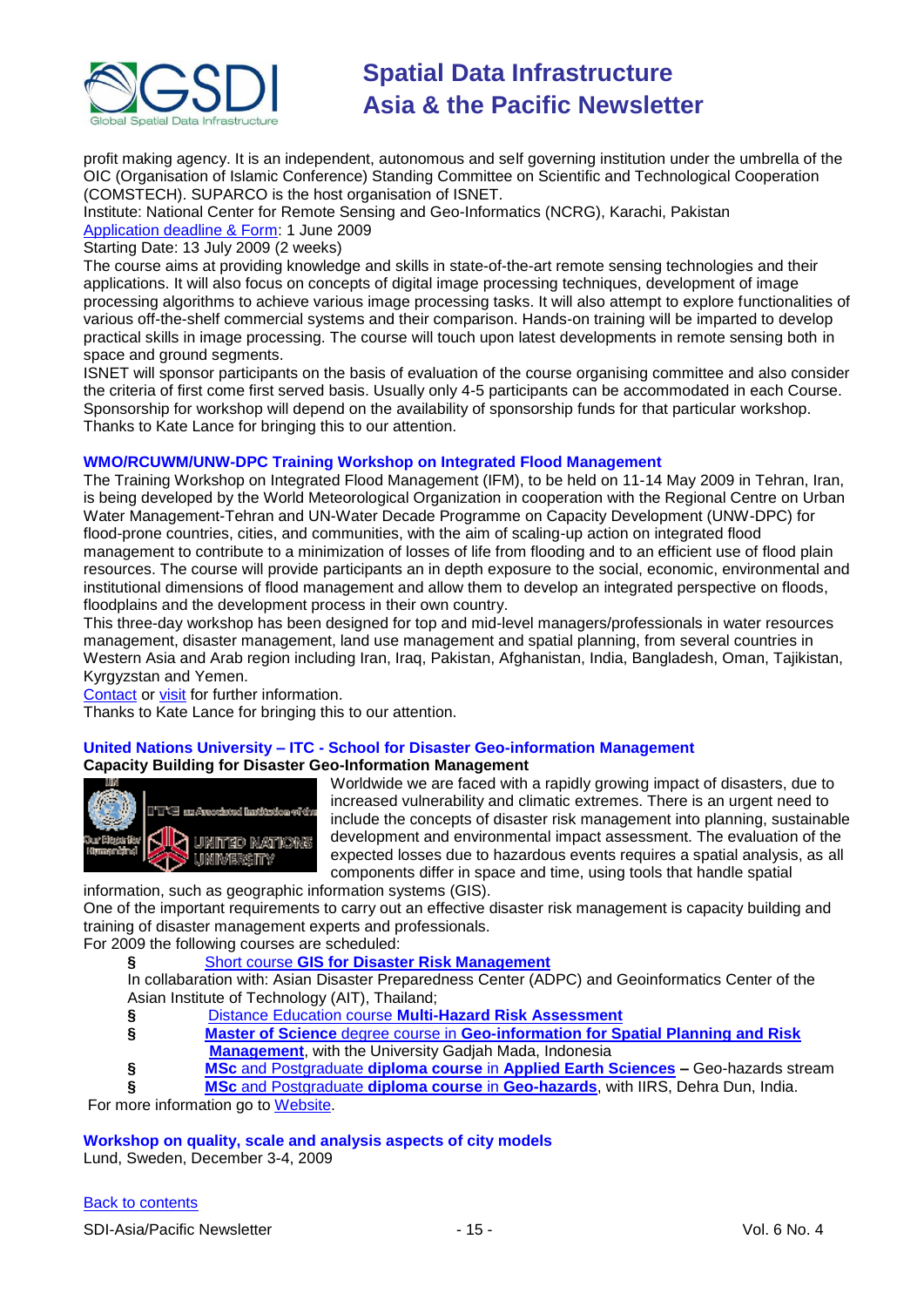![](_page_15_Picture_0.jpeg)

### **Topics**

- Multiple representation modelling, storage and analysis of city models
- Integration of 2d and/or 3d-models, as well as image data
- Quality-based generalization: control and evaluation
- Semantic generalization of data models
- Understanding uncertainties in spatial data
- Presentation of quality information by metadata in GIS
- Use of images in quality assurance
- Spatial reasoning process
- Quality of spatio-temporal data and models in urban environment
- All other topics that relates to the theme and the urban context

#### **Important dates**

30 June 2009: submission of extended abstracts.

- 31 August 2009: Notification of acceptance.
- 1 October 2009: Last day for registration.
- 1 November: Submission of full papers.
- 3-4 December: Workshop.

#### **Submission guidelines**

Papers must be written in English and must be formatted strictly according to the [ISPRS guidelines.](http://www.isprs.org/documents/orangebook/app5.aspx) The maximum length of the extended abstract is restricted to 5 pages, including all figures and references. The submission of papers is in ms-word format only.

#### **Publications**

All accepted full papers will be published on a workshop CD.

Selected papers will be reviewed for publication in a special issue of ISPRS journal, which is planned to be published in early 2011.

#### **[Workshop website](http://isprs.gis.lu.se/)**

At this website you can register and submit abstract/papers. [Questions](mailto:isprs@gis.lu.se)

#### **About Lund**

Lund is an old city in Southern Sweden. The city is believed to have been founded around 990, when the Scanian lands belonged to Denmark. It soon became the Christian center of Northern Europe with an archbishop and with the towering Lund Cathedral, built in 1103.

The atmosphere of Lund is much formed by Lund University, one of the largest universities in Scandinavia. Lund University, established in 1666, has around 42,000 full or part-time students. As late as the 1940s, Lund was a relatively small city with few large-scale industries, covering only about a fourth of the current urban area and was dominated by the cathedral and the university. Since then, the student population has increased about twelvefold, many industrial companies in the chemical, medical or electronics branches and, more recently, within information management, have set up establishments in the city, and the town's population, architecture and pulse has been transformed.

**Contact:** Lars Harrie, GIS Centre, Department of Physical Geography and Ecosystems Analysis, Lund **University** 

Sölvegatan 12, SE-223 62 Lund, Sweden, Tel: +46 46 222 01 55, [Email](mailto:isprs@gis.lu.se)

#### <span id="page-15-0"></span>**[Back to contents](#page-0-3)**

### **Funding Opportunities, Awards, Grants**

#### **[The 8th Geospatial Solutions Applications Contest](http://www.geospatial-solutions.com/applicationsContest)**

Enter the Geospatial Solutions Applications Contest for your chance to win GeoExpress Tools software from LizardTech, a GPS Bluelogger with XMap 5.2 Professional software from DeLorme, or an ERDAS TITAN GeoHub! Plus, top entries will be published on the *Geospatial Solutions* Web site. To

![](_page_15_Picture_35.jpeg)

enter submit a 500-word (approx) description of your innovative or cost-effective application of geospatial technologies, use the form and instructions available from the website.

(Source: Geospatial Solutions)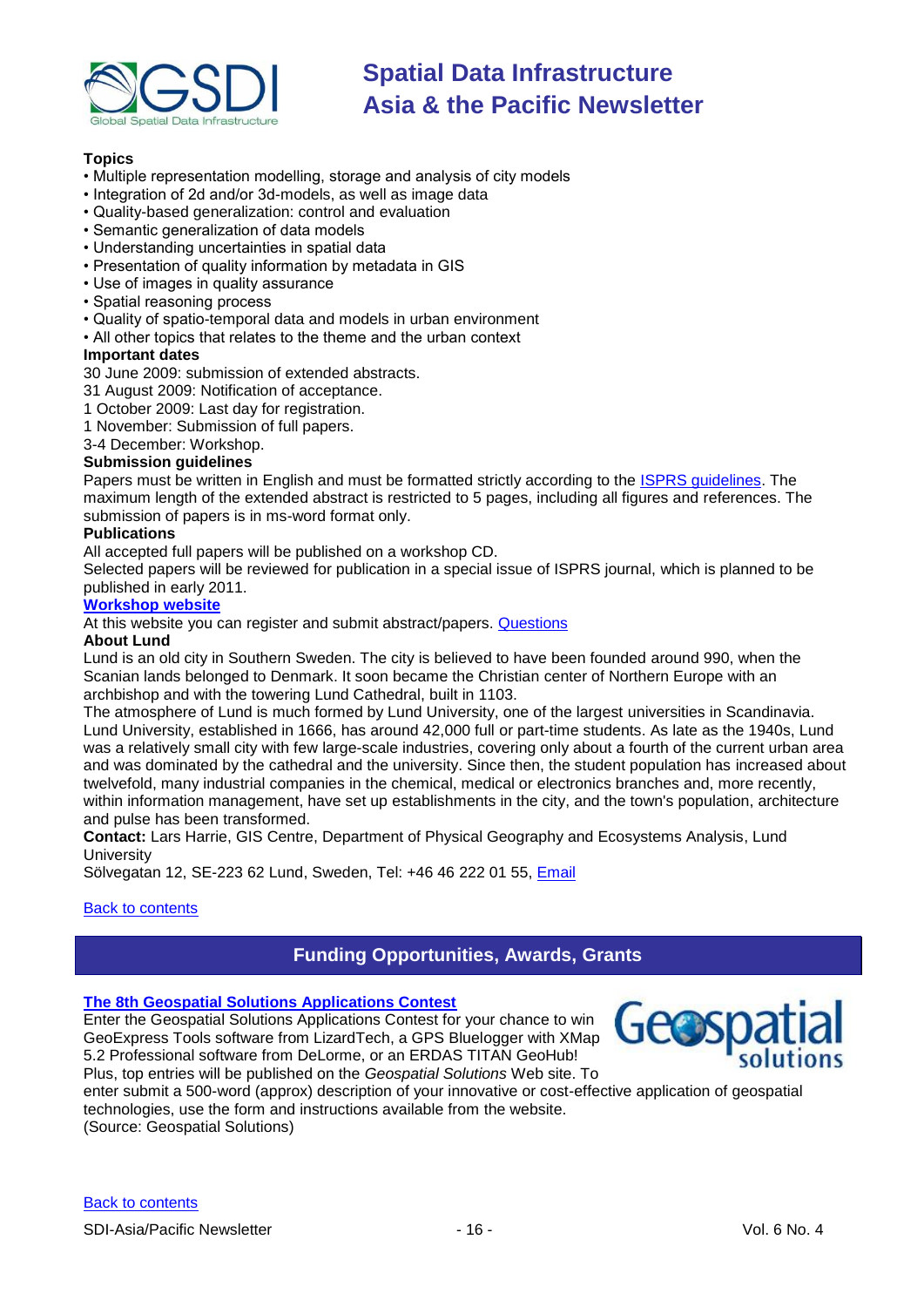![](_page_16_Picture_0.jpeg)

#### **[China Scholarship at UNSW](http://www.asmmag.com/news/Professor%20linlin%20Ge%20scholoarship)**

The China Scholarship Council will award an unspecified number of post doctoral scholarships at the University of New South Wales. The scholarships are for study under Dr Linlin Ge, a world renowned expert in the use of space-based interferometric synthetic aperture radar Source: *[Asia Survey Magazine](http://www.asmmag.com/news/Professor%20linlin%20Ge%20scholoarship)*

#### **PhD Scholarships in China**

Professor Xu Aigong is seeking PhD students to study under him at Liaoning Technical University in Fuxin, China. His subjects of interest include geodesy and geomatics, GNSS, GIS and intelligent transportation systems. Students may be eligible for support under the 2009 Liaoning Provincial Government Scholarship Program. Email [Prof. Xu.](mailto:eagxu@ntu.edu.sg)

**Note: Closing date for intending 2009 students is April 30. Professor Xu welcomes enquiries from students seeking information for later years.**

Source: Asian Survey & Mapping

#### **[URISA's 3rd annual student paper competition](http://www.urisa.org/node/1190)**

The Urban and Regional Information Systems Association (URISA) is sponsoring its third annual student paper competition. The objective of the competition is to challenge undergraduate and postgraduate students to demonstrate development and effective use of information systems in both their field of study and the community. The competition is open to all eligible students but particularly those interested in careers using geographic information systems, information technology, geospatial technology, planning and/or community development.

The deadline for submissions is May 1, 2009. Source: URISA

#### **Intergraph Opens Nominations for 2009 Carl Pulfrich Award**

**Award to Honor Outstanding Achievement in Photogrammetry, Remote Sensing and Earth Imaging**  Intergraph is now accepting nominations for its biennial Carl Pulfrich Award to recognize significant design and manufacturing contributions to the industries of photogrammetry, remote sensing and earth imaging. The award is dedicated to honorees in memory of Dr. Carl Pulfrich, a key member of the scientific team at Carl Zeiss, Inc., who from 1890 to 1927 oversaw the design of the company's first stereo photogrammetric and surveying instruments. Carl Zeiss, Inc. later teamed with Intergraph to create Intergraph's Z/I Imaging photogrammetry division.

Professionals in the photogrammetry, remote sensing and earth imaging industries may nominate candidates for the Carl Pulfrich Award, which will be presented during the 52nd annual Photogrammetric Week, Sept. 7-11, 2009, in Stuttgart, Germany. The recipient will be granted a monetary reward of up to \$7,500.

―Intergraph has been presenting the Carl Pulfrich award to deserving earth imaging and remote sensing experts since 2001," said Dr. Mostafa Madani, chief photogrammetrist at Intergraph and chairman of the Carl Pulfrich Award Council. "We are thankful to be able to continue offering the award this year. It is very motivating for Intergraph and our peers in the community to simultaneously honor the memory of a true earth imaging pioneer while recognizing the top contributors of this generation."

Nominations for the Carl Pulfrich Award must be received by 5 p.m. (CST) on July 1, 2009. For more detailed information on nomination guidelines and procedures, [please visit](http://www.intergraph.com/promo/carlpulfrichaward/) .

#### <span id="page-16-0"></span>**[Back to contents](#page-0-3)**

### **Employment Opportunities**

**Spatial Jobs Online (Australia) Because of tight application closing dates the editors provide these websites for employment seekers to access directly:** <<http://www.spatialjobs.com.au/> > and < [http://www.GISjobs.com.au](http://www.gisjobs.com.au/) >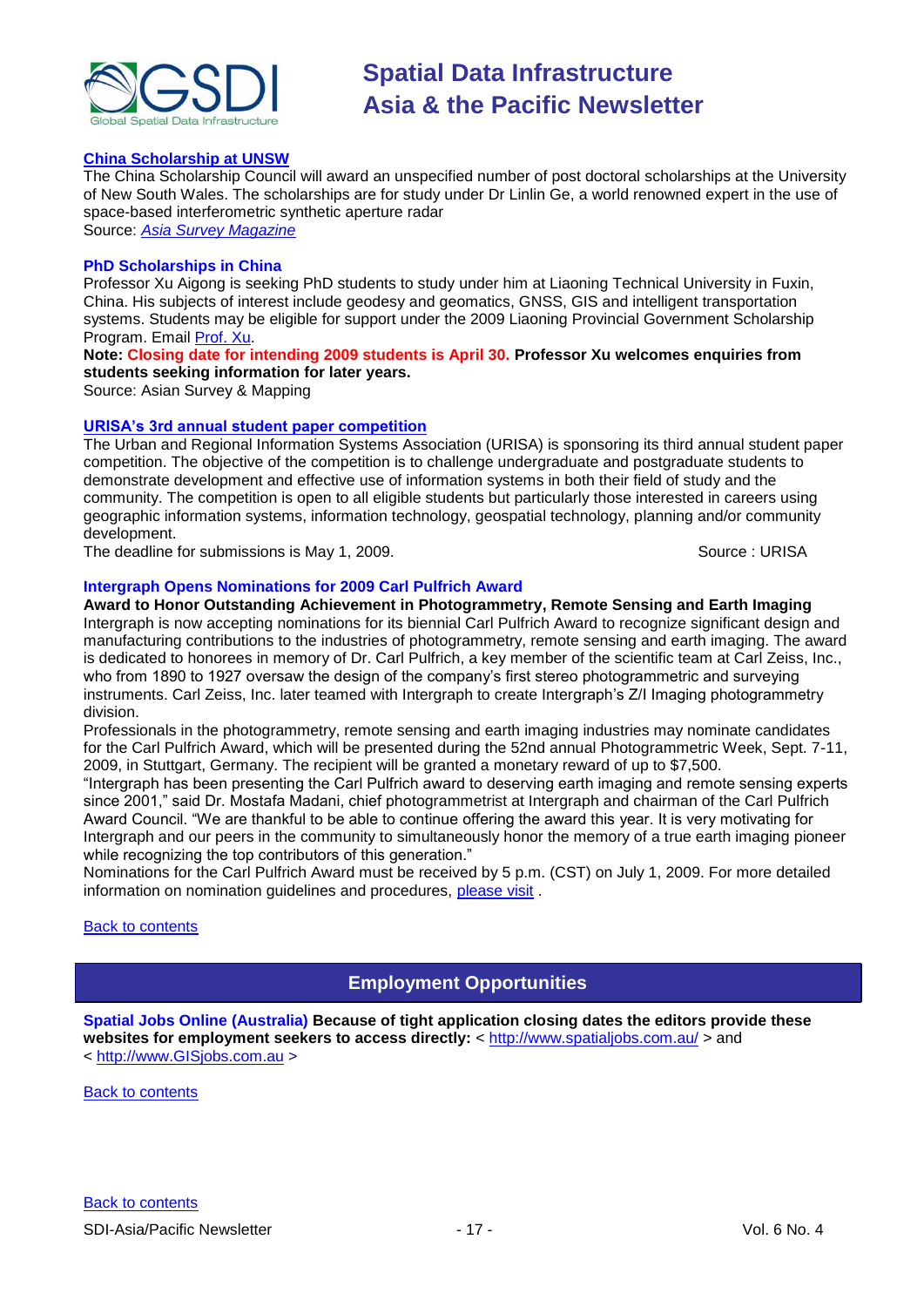![](_page_17_Picture_0.jpeg)

### **Conferences, Events**

#### <span id="page-17-0"></span>**[Call for Papers for GSDI 11](http://gsdi.org/gsdi11/papers.html)**

Rotterdam, The Netherlands, 15-19 June 2009

- all FULL PAPERS submitted to this joint conference arriving on of before **1 December 2008** will be considered for inclusion in a refereed BOOK to be distributed at the conference or in a refereed SPECIAL ISSUE of the International Journal of Spatial Data Infrastructure Research (IJSDIR) to be published after the conference. Additional full papers received by **1 April 2009** also will be considered for the Special Issue of IJSDIR. Source:

For upcoming events of global or major international interest, please visit the [upcoming conference list o](http://gsdi.org/events/upcnf.asp)n the GSDI website.

| <b>Date</b>             | <b>Location</b>                             | <b>Event</b>                                                                                                                                                                                                                                                                                                                   |
|-------------------------|---------------------------------------------|--------------------------------------------------------------------------------------------------------------------------------------------------------------------------------------------------------------------------------------------------------------------------------------------------------------------------------|
| <b>April 2009</b>       |                                             |                                                                                                                                                                                                                                                                                                                                |
| April 8-9, 2009         | Toronto, Canada                             | <b>DMTI Spatial announces registration for Expedition 2009</b><br>DMTI Spatial (DMTI), provider of solutions for location intelligence,<br>announced that registration is now open for its annual customer<br>and partner conference, Expedition 2009. The Conference is<br>scheduled for, at The King Edward Hotel in Toronto |
| 26-28 April             | Dubai, UAE                                  | <b>Map Middle East</b>                                                                                                                                                                                                                                                                                                         |
| <b>15-17 April</b>      | Moscow region                               | III International conference Remote Sensing - the Synergy of<br><b>High Technologies</b>                                                                                                                                                                                                                                       |
| 19 - 22 April           | Tampa, FL, USA                              | <b>Geospatial Infrastructure Solutions Conference 2009</b><br>The Geospatial Information & Technology Association (GITA) is<br>very pleased to announce that an expanded slate of topics will be<br>covered in more than 100 sessions during GITA's 2009 Geospatial<br><b>Infrastructure Solutions Conference</b><br>E-mail    |
| 22-23 April             | Penamg,<br>Malaysia                         | <b>Map Malaysia 2009</b><br>Theme -'Geospatial for All - All for Geospatial', it will explore<br>manners and ways in which geospatial tools can reach out and<br>benefit the country in the future                                                                                                                             |
| $26 - 8$ April<br>"NEW" | Abu Dhabi, UAE                              | <b>Map Middle East 2009</b><br>E-mail                                                                                                                                                                                                                                                                                          |
| 28 - 9 April<br>"NEW"   | New Delhi, India                            | 10th ESRI User Conference 2009<br><b>Email</b>                                                                                                                                                                                                                                                                                 |
| <b>May 2009</b>         |                                             |                                                                                                                                                                                                                                                                                                                                |
| $3-8$ May               | Eilat,<br>Israel                            | FIG Working Week and XXXII General Assembly - New<br>Horizons across the Red Sea - Surveyors Key Role in<br><b>Accelerated Development</b><br>Contact                                                                                                                                                                          |
| $4-6$ May               | Khobar,<br>Saudi Arabia                     | The Fourth National GIS Symposium in Saudi Arabia                                                                                                                                                                                                                                                                              |
| 4-6 May                 | Denver,<br>Colorado, USA                    | <b>ESRI Business GIS Summit</b>                                                                                                                                                                                                                                                                                                |
| $4-8$ May               | Stresa,<br>Lago Maggiore,<br>Northern Italy | 33rd ISRSE (The 33rd International Symposium on 'Remote<br><b>Sensing of the Environment')</b>                                                                                                                                                                                                                                 |
| 08-11, May              | Riyadh, Saudi<br>Arabia                     | <b>Remote Sensing Arabia</b>                                                                                                                                                                                                                                                                                                   |
| May 21-22               | Ibaraki, Japan                              | <b>GEOSS Sensor Web Workshop</b>                                                                                                                                                                                                                                                                                               |
| 25-29 May               | Chengdu, China                              | <b>EOGC2009 (the Second International Conference on Earth</b><br><b>Observation for Global Changes)</b><br>The deadline for abstracts closed on 31 December, 2008.<br>Contact: Xianfeng Zhang, Ph.D., Conference Secretariat,<br>EOGC2009<br>Institute of Remote Sensing & GIS, Peking University                              |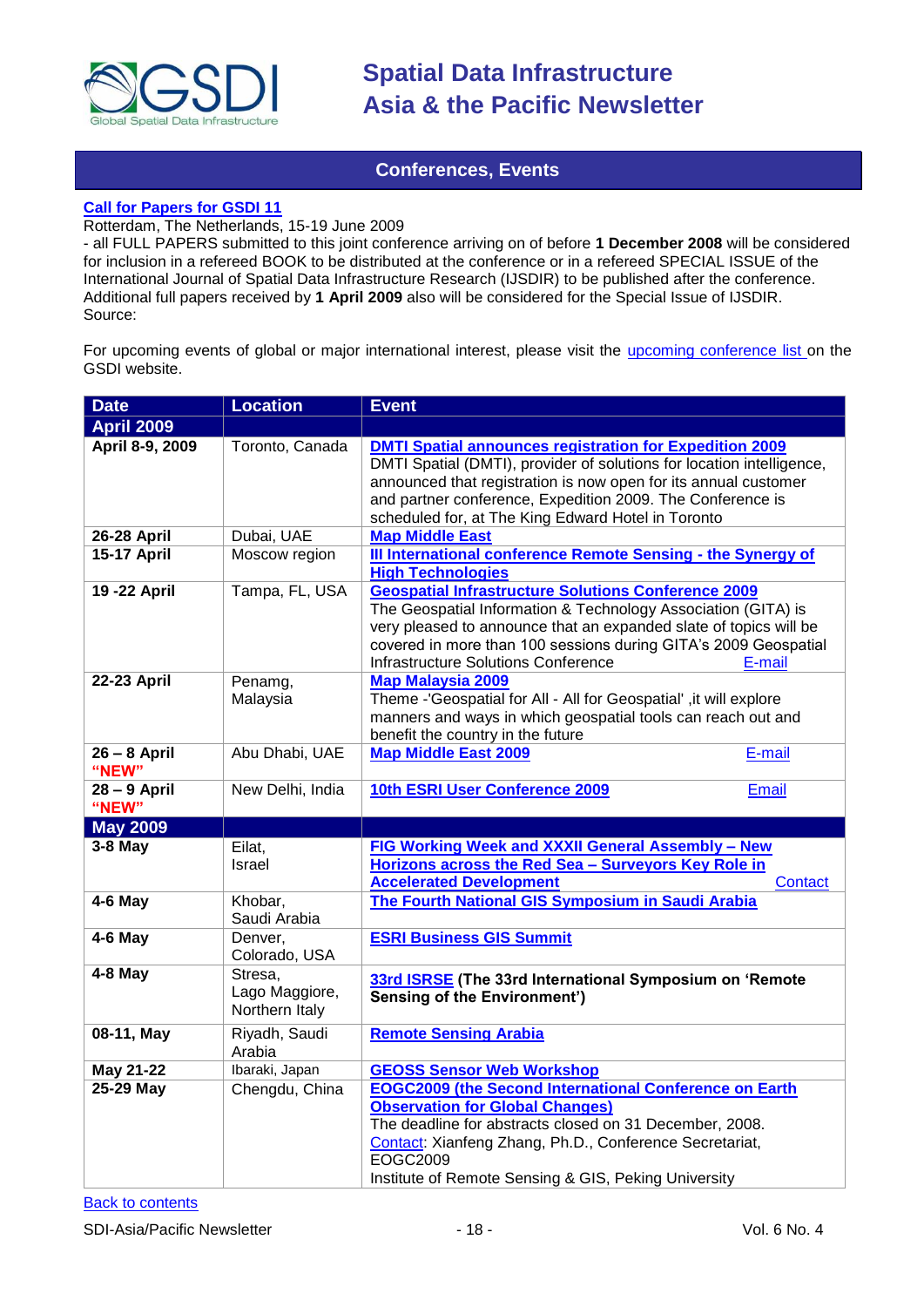![](_page_18_Picture_0.jpeg)

|                                 |                          | Beijing 100871, China                                                                                                                     |
|---------------------------------|--------------------------|-------------------------------------------------------------------------------------------------------------------------------------------|
|                                 | Molde, Norway            | Tel: 86-10-62759123                                                                                                                       |
| May 28-30<br><b>June 2009</b>   |                          | <b>ISO/TC211 28th Plenary</b>                                                                                                             |
| $01 - 04$ June                  | Vancouver, BC,           | <b>GeoTec Event 2009</b><br>E-mail                                                                                                        |
|                                 | Canada                   |                                                                                                                                           |
| 2-5 June                        | Hannover,                | Call for Papers for the 12th AGILE International Conference                                                                               |
|                                 | Germany                  | Deadline of pre-conference workshop proposals: November 30,                                                                               |
|                                 |                          | 2008; Deadline for full paper submissions: December 12, 2008;                                                                             |
| 15-16 June                      |                          | Deadline for short paper and poster submissions: January 16, 2009<br>spatial@gov Conference 2009                                          |
|                                 | Canberra,<br>Australia   | Abstract submission deadline: 16 March 2009                                                                                               |
| "NEW"                           |                          | The 2009 spatial@gov Conference is a new event for the spatial                                                                            |
|                                 |                          | community and will focus on the importance of spatial information in                                                                      |
|                                 |                          | enhancing the business of all tiers of government. This conference                                                                        |
|                                 |                          | will focus on the benefits of using "place" or "location" as a powerful                                                                   |
|                                 |                          | enabler to support policy development, service delivery and internal                                                                      |
|                                 |                          | business processes. The program will cover government spatial<br>activities in the areas of national priority including Social Inclusion, |
|                                 |                          | Climate Change and a range of other government activities.                                                                                |
| <b>15-19 June</b>               | Rotterdam,               | 11th International Conference on Global Spatial Data                                                                                      |
|                                 | The Netherlands          | <b>Infrastructure (GSDI 11)</b>                                                                                                           |
| Theme: Spatial                  |                          | The first call for papers is published at                                                                                                 |
| Data                            | Information:             | http://www.gsdi.org/gsdi11/papers.html. If you want to secure your                                                                        |
| Infrastructure<br>Convergence - | (English) and<br>(Dutch) | participation in the GSDI 11 World Conference, it is now possible to<br>register here as well!                                            |
| <b>Building SDI</b>             |                          | DEADLINES: 1 December, 2008 and 1 April, 2009                                                                                             |
| <b>Bridges to</b>               |                          | Contact information:                                                                                                                      |
| address Global                  |                          | PCO agency GSDI 11 (BlomBerg Instituut/Geonovum)                                                                                          |
| Challenges                      |                          | Esther Stukker, tel. +31 (0)73 - 684 25 25                                                                                                |
| <b>17-19 June</b>               | Newport Pagnell,<br>UK   | The British Cartographic Society's Annual Symposium,<br>Mapping At Work. This 3-day event is an opportunity for                           |
|                                 |                          | mapmakers, users, librarians and enthusiasts to share information                                                                         |
|                                 |                          | about recent mapping projects, research and know-how.                                                                                     |
| 22 June 2009                    | Nottingham, UK           | CFP - FIRST OPEN SOURCE GIS UK CONFERENCE 2009                                                                                            |
|                                 |                          | The Centre for Geospatial Science of University of Nottingham,                                                                            |
|                                 |                          | Open Source Geospatial Foundation (UK Chapter), ICA Working                                                                               |
|                                 |                          | Group on Open Source Geospatial Technologies, SOSoRNET and<br>Open Knowledge Foundation are organizing the First Open Source              |
|                                 |                          | <b>GIS UK Conference</b>                                                                                                                  |
|                                 |                          | Abstracts (max 500 words) can be submitted before 15 March                                                                                |
|                                 |                          | 2009. IMPORTANT DATES:                                                                                                                    |
|                                 |                          | * Final papers delivered by: 15 May 2009                                                                                                  |
|                                 |                          | * OSGEO UK Live Software demo submission deadline: 30 April<br>2009                                                                       |
|                                 |                          | * Notification of acceptance: 15th May 2009                                                                                               |
| June 29-30,                     | Ulaanbaatar,             | The National University of Mongolia will be holding the 3rd                                                                               |
|                                 | Mongolia                 | International and National workshop "Applications of Geo-                                                                                 |
| "NEW"                           |                          | informatics for Mongolian Natural Resource and Environment"                                                                               |
|                                 |                          | Participants are invited to electronically submit their abstracts and<br>interest of attendance. The abstracts should be submitted as an  |
|                                 |                          | email attachment to or alternatively to.                                                                                                  |
|                                 |                          | Abstracts must include title, authors (first name, surname),                                                                              |
|                                 |                          | indicating the presenter by underlining their name, and providing                                                                         |
|                                 |                          | lead author's contact details: affiliations, department, full address                                                                     |
|                                 |                          | (street, city, state/province, and country), telephone, fax, and email.                                                                   |
|                                 |                          | Student paper session will be held during the workshop.                                                                                   |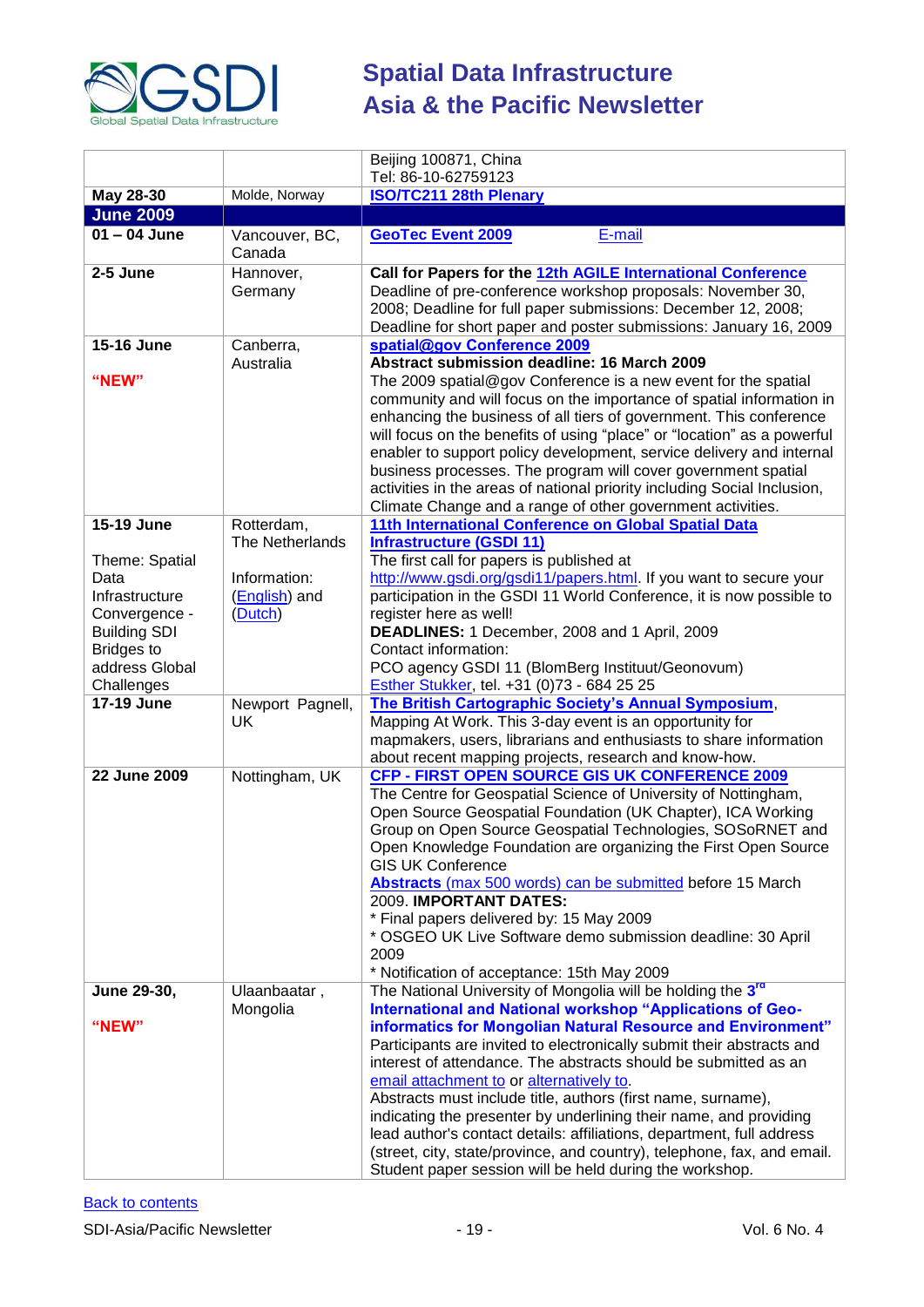![](_page_19_Picture_0.jpeg)

|                     |                     | <b>Important Dates:</b>                                             |
|---------------------|---------------------|---------------------------------------------------------------------|
|                     |                     | Abstract Deadline: April 26, 2009                                   |
|                     |                     | Full paper Deadline: June 5, 2009                                   |
|                     |                     | Registration Deadline: June 26, 2009                                |
|                     |                     | Conference Dates: June 29-30, 2009                                  |
| $29$ June $-2$ July | Yongin, Korea       | Fourth International Workshop on "Geographical Analysis,            |
|                     |                     | <b>Urban Modeling, Spatial Statistics" (GEOG-AN-MOD 09)</b>         |
|                     |                     | in conjunction with                                                 |
|                     |                     | <b>The 2009 International Conference on Computational</b>           |
|                     |                     | <b>Science and its Applications (ICCSA 2009)</b>                    |
|                     |                     | June 29th to July 2rd, 2009                                         |
|                     |                     | Kyung Hee University-Global Campus, Yongin (Korea)                  |
|                     |                     | *Important dates                                                    |
|                     |                     | *16 February 2009: Deadline for full paper submission               |
|                     |                     | *24 March 2009: Notification of acceptance                          |
|                     |                     | *12 April 2009: Deadline for Camera Ready Papers                    |
|                     |                     | *June 29 - July 2, 2009: ICCSA 2009 Conference.                     |
| June 29-July 10     | Florence (Firenze), | Vespucci summer institute 2009: 7th Annual Summer Institute         |
|                     | Italy               | on Geographic Information Science                                   |
|                     |                     |                                                                     |
| <b>July 2009</b>    |                     |                                                                     |
| <b>7-10 July</b>    | Salzburg, Austria   | <b>GI Forum 09</b>                                                  |
| "NEW"               |                     |                                                                     |
| 7-11 July           | Cape Town,          | 2009 IEEE International Geoscience & Remote Sensing                 |
|                     | South Africa        | <b>Symposium (IGARSS)</b>                                           |
| 13-14 July          | Oxford, UK          | <b>GEOSENSOR NETWORKS 2009</b>                                      |
|                     |                     | Sponsored by: University of Oxford                                  |
|                     |                     | Papers to be published by Springer                                  |
|                     |                     | <b>IMPORTANT DATES:</b>                                             |
|                     |                     | Paper Submission: 3 April 2009                                      |
|                     |                     | Notification of Acceptance: 27 April 2009                           |
|                     |                     | Camera Ready Papers Due: 5 May 2009                                 |
|                     |                     | Conference: 13-14 July 2009                                         |
| 13-17 July          | San Diego, CA,      | 29 <sup>th</sup> ESRI International User Conference                 |
|                     | <b>USA</b>          | The deadline for abstract submissions has CLOSED                    |
| 13-17 July          | Cairns, Australia   | <b>18th IMACS WORLD CONGRESS</b><br><b>MODSIM09</b>                 |
|                     |                     | International Congress on Modelling & Simulation                    |
|                     |                     | "Interfacing Modelling and Simulation with Mathematical and         |
|                     |                     | <b>Computational Sciences"</b>                                      |
|                     |                     | Early Bird Registration closes Friday 13 March 2009                 |
|                     |                     | Submission and Acceptanbce of Abstracts has CLOSED                  |
|                     |                     | Final papers submitted Friday 13 March 2009                         |
| <b>24-6 July</b>    | Hyderabad, India    | 3rd International Conference on HealthGIS 2009                      |
|                     |                     | <b>Email</b><br>Call for papers:                                    |
| "NEW"               |                     | Abstract Deadline 10th April 2009                                   |
|                     |                     | Fulll Paper Deadline 10th May 2009                                  |
|                     |                     | Early Registeration 19 th June 2009                                 |
| <b>July 27-31</b>   | Vancouver,          | GeoWeb2009                                                          |
|                     | Canada              | GeoWeb 2009 organizers are currently seeking submissions for        |
|                     |                     | presentations and workshops.                                        |
|                     |                     | Details: All abstracts must be less than 200 words and be submitted |
|                     |                     | via the online form no later than February 27, 2009.                |
|                     |                     | For all questions regarding the submission of abstracts and         |
|                     |                     | agendas please contact Julie Eckhart. Complete information on the   |
|                     |                     | call for papers process and conference may be obtained at           |
|                     |                     | http://www.geowebconference.org.                                    |
| <b>August 2009</b>  |                     |                                                                     |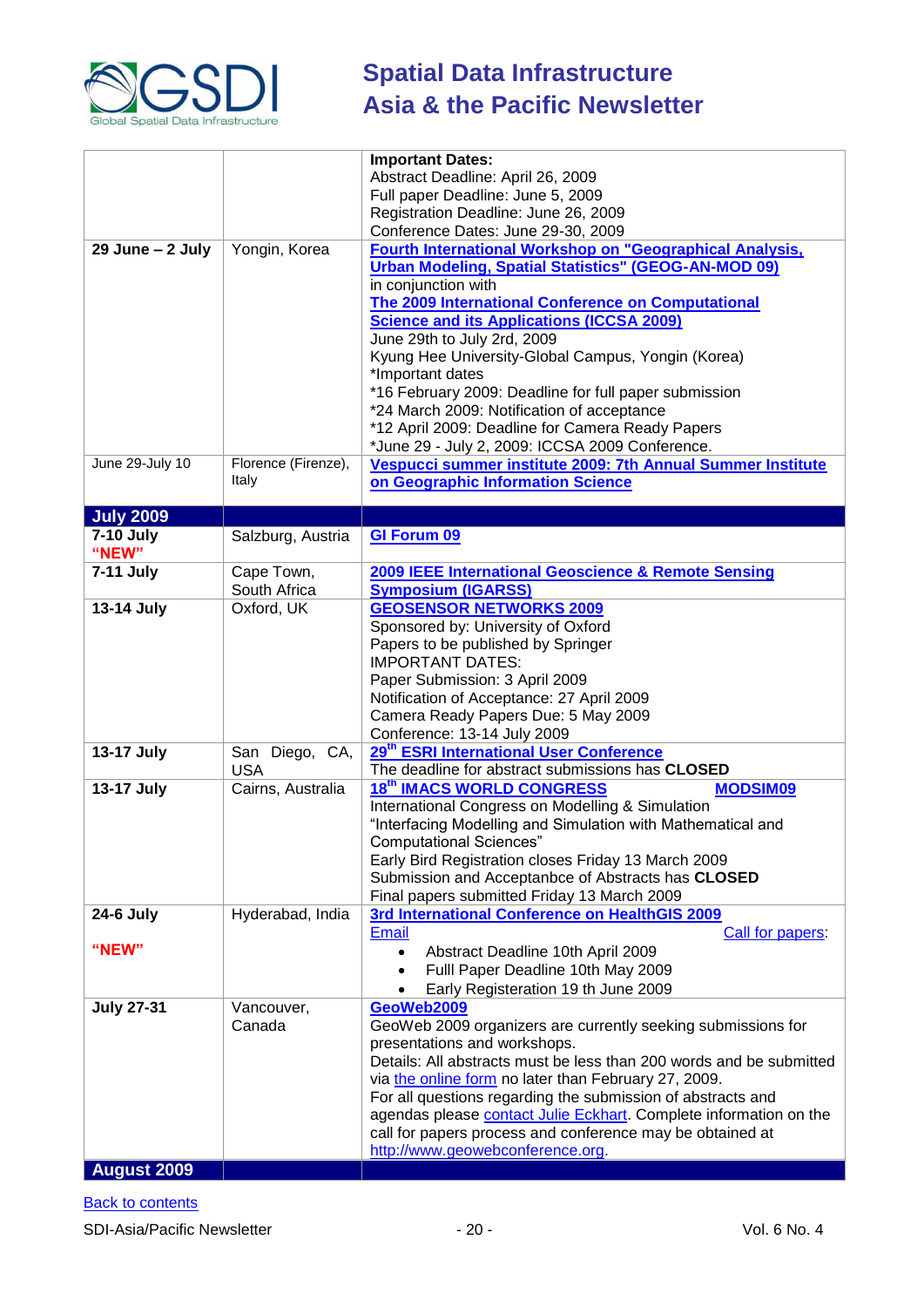![](_page_20_Picture_0.jpeg)

| 4 - 6 August<br>"NEW"          | Fairbanks,<br>Alaska                | The GeoNorth 2009 conference is a unique opportunity to discuss<br>issues and present current research related to geospatial activities<br>in the arctic environment. This conference provides an opportunity<br>to present results associated with the International Polar Year<br>(IPY), environment and climate change monitoring and geographic<br>analysis, geospatial standards and their application, and the<br>construction of virtual collaborative networks including Arctic<br>mapping and the virtual Arctic Spatial Data Infrastructure (ASDI).<br>The conference is coordinated by the USGS, the University of<br>Alaska Fairbanks, and the IPY Program Committee.<br>Sessions are planned for the following themes with a focus on the<br>development, publication, and application of interdisciplinary data<br>for analysis and re-use in the Arctic context:<br>* Societal, cultural, and indigenous mapping of local and<br>traditional knowledge<br>* Imagery, remote sensing, and sensor networks for the arctic<br>landscape<br>* Virtual globes, geo-browsers, and spatio-temporal data<br>exploration<br>* Ocean data access and analysis<br>* Natural resource assessment in the Arctic<br>* Understanding and assessing changes on land and ice<br>* Climate and atmospheric data, trends, and analysis<br>* Forum on arctic mapping and the Arctic Spatial Data<br>Infrastructure<br>* Geosphere and hydrosphere modeling<br>* Understanding geospatial standards and their application<br>The following website includes information on the conference, the<br>Call for Papers, and registration details. We look forward to your<br>participation! |
|--------------------------------|-------------------------------------|----------------------------------------------------------------------------------------------------------------------------------------------------------------------------------------------------------------------------------------------------------------------------------------------------------------------------------------------------------------------------------------------------------------------------------------------------------------------------------------------------------------------------------------------------------------------------------------------------------------------------------------------------------------------------------------------------------------------------------------------------------------------------------------------------------------------------------------------------------------------------------------------------------------------------------------------------------------------------------------------------------------------------------------------------------------------------------------------------------------------------------------------------------------------------------------------------------------------------------------------------------------------------------------------------------------------------------------------------------------------------------------------------------------------------------------------------------------------------------------------------------------------------------------------------------------------------------------------------------------------------------------------------------------------------------|
| 4 - 7 August<br>3-14 August    | Bali - Indonesia<br>Rio de Janeiro, | 10th South East Asian Survey Congress (SEASC '09) Hosted by<br>Bakosurtanal (Indonesia's land information agency)<br>Contact<br><b>XXVII General Assembly of the International Astronomical</b>                                                                                                                                                                                                                                                                                                                                                                                                                                                                                                                                                                                                                                                                                                                                                                                                                                                                                                                                                                                                                                                                                                                                                                                                                                                                                                                                                                                                                                                                                  |
|                                | <b>Brazil</b>                       | <b>Union</b>                                                                                                                                                                                                                                                                                                                                                                                                                                                                                                                                                                                                                                                                                                                                                                                                                                                                                                                                                                                                                                                                                                                                                                                                                                                                                                                                                                                                                                                                                                                                                                                                                                                                     |
| $7 - 8$ August<br>"NEW"        | Darwin, Australia                   | 2009 IMTA Asia Pacific Conference<br><b>Call for Papers</b><br>The International Map Trade Association is hosting an Asia Pacific<br>conference and trade show. The theme is 'Connecting the Business'<br>of Maps in Australia's Top End'. The organisers have issued a call<br>for presentations. Presentations may address any topic closely<br>related to the geospatial industry. The deadline for applications is<br>24 April.<br><b>International Map Trade Association</b><br>contact Damien Demai                                                                                                                                                                                                                                                                                                                                                                                                                                                                                                                                                                                                                                                                                                                                                                                                                                                                                                                                                                                                                                                                                                                                                                        |
| <b>August 12-14,</b><br>2009   | Fairfax, Virginia,<br><b>USA</b>    | The 17th International Conference of Geoinformatics (Geoinformatics<br>2009)                                                                                                                                                                                                                                                                                                                                                                                                                                                                                                                                                                                                                                                                                                                                                                                                                                                                                                                                                                                                                                                                                                                                                                                                                                                                                                                                                                                                                                                                                                                                                                                                     |
| <b>August 13-14</b><br>"NEW"   | Perth, Australia                    | George Mason University,<br><b>2009 Australasian Mine Surveying Conference</b><br>The event will bring together mining industry surveyors and spatial<br>professionals from Australia, South East Asia and the South Pacific.<br>It is a joint venture between the Australian Institute of Mine<br>Surveyors and the Spatial Sciences Institute.<br><b>Email</b>                                                                                                                                                                                                                                                                                                                                                                                                                                                                                                                                                                                                                                                                                                                                                                                                                                                                                                                                                                                                                                                                                                                                                                                                                                                                                                                 |
| <b>August 16-19</b><br>"NEW"   | Hong Kong                           | <b>10th Asian Urbanisation Conference</b><br><b>Email</b>                                                                                                                                                                                                                                                                                                                                                                                                                                                                                                                                                                                                                                                                                                                                                                                                                                                                                                                                                                                                                                                                                                                                                                                                                                                                                                                                                                                                                                                                                                                                                                                                                        |
| 24-9<br><b>August</b><br>"NEW" | Dresden,<br>Germany                 | <b>Ist International Conference on 3-D Maps</b><br>http://kartographie.geo.tu-dresden.de/true3Dincartography09/                                                                                                                                                                                                                                                                                                                                                                                                                                                                                                                                                                                                                                                                                                                                                                                                                                                                                                                                                                                                                                                                                                                                                                                                                                                                                                                                                                                                                                                                                                                                                                  |
| 27-8 August                    | Bishnek,<br>Kyrgyzstan              | <b>GISCA '09 Conference (3rd Central Asia GIS)</b><br>Call for Papers announced for GISCA'09 Conference                                                                                                                                                                                                                                                                                                                                                                                                                                                                                                                                                                                                                                                                                                                                                                                                                                                                                                                                                                                                                                                                                                                                                                                                                                                                                                                                                                                                                                                                                                                                                                          |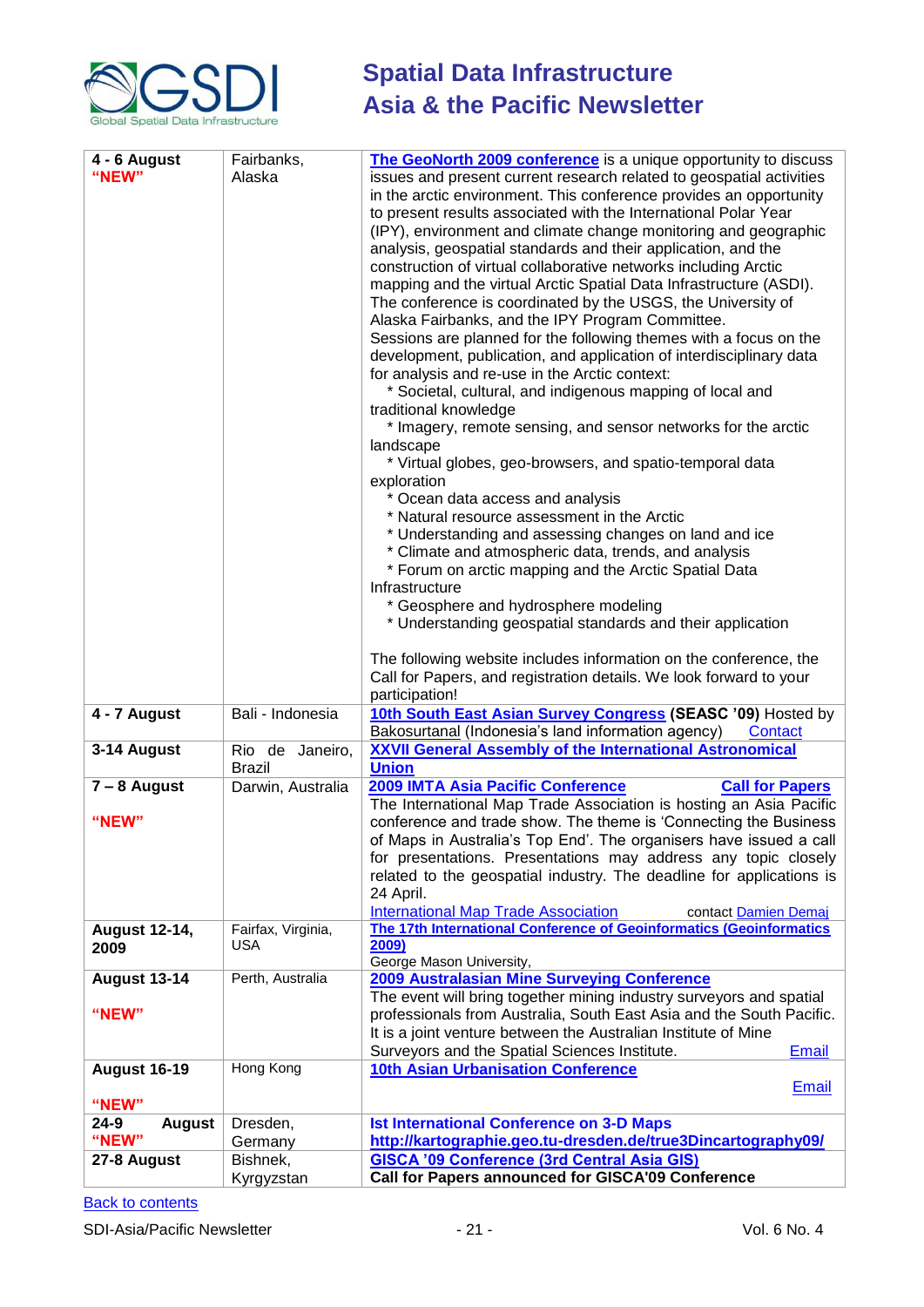![](_page_21_Picture_0.jpeg)

|                  |                   | <b>Submission of contributions:</b>                                                                                                |
|------------------|-------------------|------------------------------------------------------------------------------------------------------------------------------------|
|                  |                   | May 1 - Submission of abstracts (min 500 words)                                                                                    |
|                  |                   | June 1 - Notification of acceptance                                                                                                |
|                  |                   | July 1 - Camera-ready copy of full papers (see authoring instructions!)                                                            |
|                  |                   | Aug 1 - Registration for poster exhibit                                                                                            |
|                  |                   | Pre-conference events:                                                                                                             |
|                  |                   | Aug 14-16 Joint ICA-UNIGIS summer school in Kashgar                                                                                |
|                  |                   | Aug 17-23 ICA-led field trip Kashgar-Lhasa return<br>Aug 24-26 pre-conference summer school and various workshops in               |
|                  |                   | <b>Bishkek</b>                                                                                                                     |
| 28-9 August      | Bangalore, India  | The iGeoMap 2009 conference on urban infrastructure and                                                                            |
|                  |                   | geoinformatics. The Indian Institute of Science and GIS                                                                            |
|                  |                   | Consultancy Sky Group are calling for paper submissions. The                                                                       |
|                  |                   | conference will address urban infrastructure issues and GIS                                                                        |
|                  |                   | practices.                                                                                                                         |
|                  |                   |                                                                                                                                    |
| <b>September</b> |                   |                                                                                                                                    |
| 2009             |                   |                                                                                                                                    |
| $9 - 12$         | Beijing, China    | 6th International Symposium on Digital Earth<br>E-mail                                                                             |
| <b>September</b> |                   | The deadline for abstract submissions for the 6th International                                                                    |
|                  |                   | Symposium on Digital Earth (9-12 September, Beijing) has been                                                                      |
|                  |                   | extended to 30 April                                                                                                               |
|                  |                   | Secretariat, The 6 <sup>th</sup> International Symposium on Digital Earth                                                          |
|                  |                   | 14F, Kedian Tower, No.9 Beiyitiao Road, Zhongguancun, Beijing,                                                                     |
|                  |                   | 100190, China                                                                                                                      |
|                  |                   | Tel: 86-10-58887298, Fax:86-10-58887406                                                                                            |
|                  |                   | <b>Email for ISDE</b><br><b>ISDE WEBsite</b>                                                                                       |
| $14 - 16$        | Beijing           | <b>Emergency Management Conference</b>                                                                                             |
| <b>September</b> |                   | The international conference on Geospatial Solutions for                                                                           |
|                  |                   | Emergency Management (GSEM 2009) is being held in                                                                                  |
|                  |                   | conjunction with the 50th anniversary of the Chinese Academy of                                                                    |
|                  |                   | Surveying and Mapping. The organisers are calling for papers on                                                                    |
|                  |                   | themes including data and image fusion, disaster management and                                                                    |
|                  |                   | new sensors. The deadline for abstracts is 31 March.                                                                               |
| $21 - 25$        | Venice, Italy     | OceanObs '09                                                                                                                       |
| <b>September</b> |                   |                                                                                                                                    |
|                  |                   |                                                                                                                                    |
| October 2009     |                   |                                                                                                                                    |
| 5-7 October      | Westminster,      | More information will be forthcoming but we ask you to "save the                                                                   |
|                  | Colorado          | date" for the Location Intelligence Conference 2009. We'll be at                                                                   |
|                  |                   | the Westin Westminster Hotel in Westminster, Colorado, just                                                                        |
|                  |                   | outside of Denver toward Boulder from Oct. 5-7                                                                                     |
| 19-22 October    | Hanoi, Vietnam    | <b>7th FIG Regional Conference</b>                                                                                                 |
|                  |                   | awaiting Timeline for registration and submission of abstracts,                                                                    |
|                  |                   | <b>Conference Website</b><br>papers, and presentations                                                                             |
|                  |                   | Electronic submission of papers by June 2009                                                                                       |
| 20-23 October    | Sydney, Australia | <b>FOSS4G 2009 Call for Abstracts</b><br><b>Email</b>                                                                              |
|                  |                   | The Organising Committee would like to welcome all interested                                                                      |
| "NEW"            |                   | participants to submit abstracts for presentations for the Free and                                                                |
|                  |                   | Open Source Software for Geospatial conference (FOSS4G), being                                                                     |
|                  |                   | held in Sydney, Australia October 20-23. FOSS4G offers                                                                             |
|                  |                   | participants an opportunity to learn from and share your knowledge,                                                                |
|                  |                   | experience and ideas with a group of like minded individuals                                                                       |
|                  |                   | representing a wide array of industries, governments, technologies                                                                 |
|                  |                   |                                                                                                                                    |
|                  |                   | and nationalities.                                                                                                                 |
|                  |                   | Presentations are open to all those interested and will comprise a                                                                 |
|                  |                   |                                                                                                                                    |
|                  |                   | 30 minute slot which includes hand-over, introductions and 5<br>minutes for questions. Presentations will be selected which have a |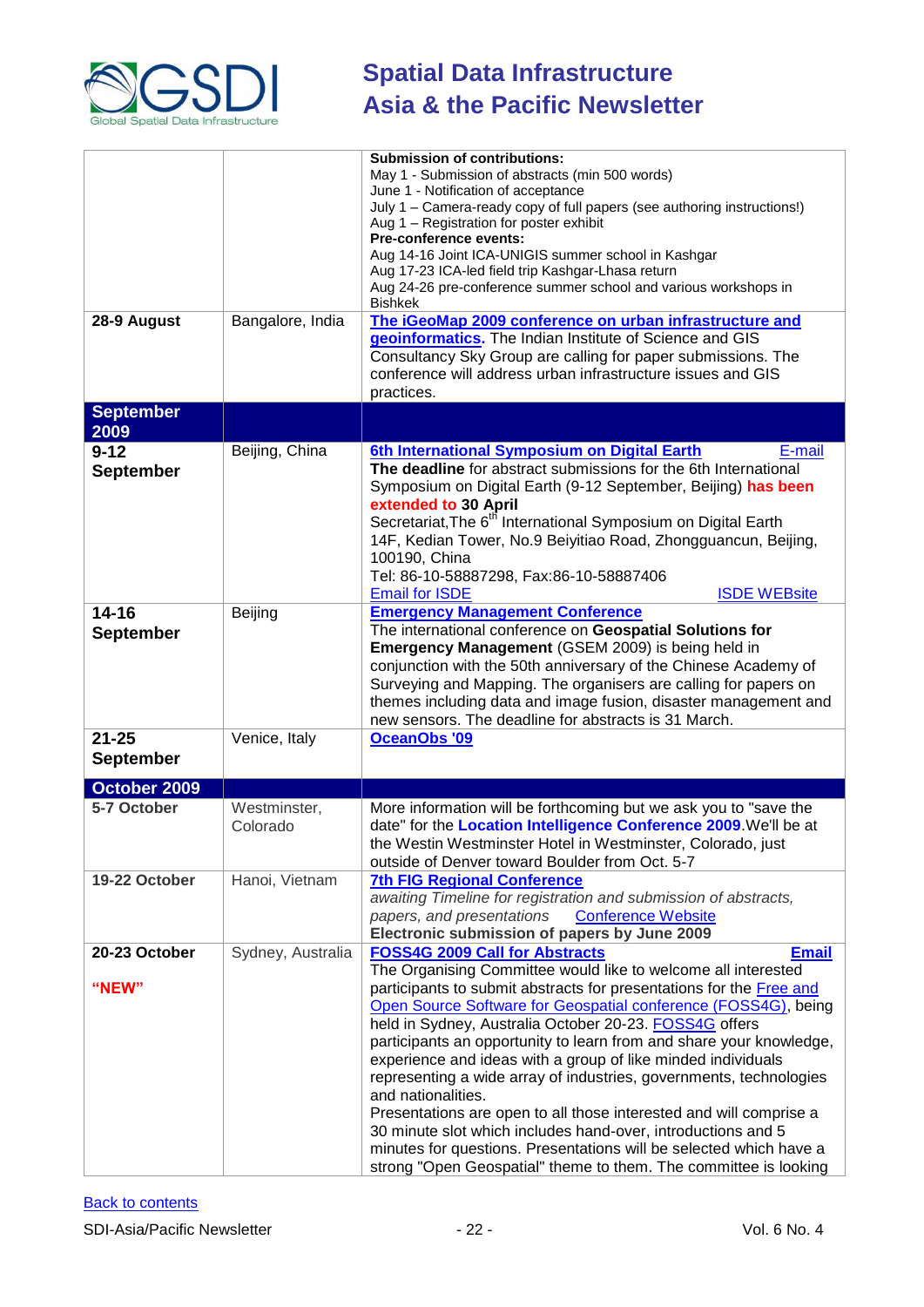![](_page_22_Picture_0.jpeg)

|                                     |                                 | for a mixture of technical and non-technical presentations.<br>Email <sub>2</sub>                                                                                                                                                                                                                                                                                                                                                                                                                                                                                                                                                                                                          |
|-------------------------------------|---------------------------------|--------------------------------------------------------------------------------------------------------------------------------------------------------------------------------------------------------------------------------------------------------------------------------------------------------------------------------------------------------------------------------------------------------------------------------------------------------------------------------------------------------------------------------------------------------------------------------------------------------------------------------------------------------------------------------------------|
| 26-29 October                       | Kampala Uganda                  | <b>AFRICAGIS 2009; International Conference</b><br>Theme of the conference "GEO-SPATIAL INFORMATION<br>AND SUSTAINABLE DEVELOPMENT IN AFRICA; FACING<br><b>CHALLENGES OF GLOBAL CHANGE"</b>                                                                                                                                                                                                                                                                                                                                                                                                                                                                                                |
| <b>November</b><br>2009             |                                 |                                                                                                                                                                                                                                                                                                                                                                                                                                                                                                                                                                                                                                                                                            |
| 10-12 November                      | St Petersburg,<br>Florida, USA  | <b>Fifth National GIS in Transit Conference</b><br>This biennial conference will focus on the growing role of GIS in<br>supporting planning, service delivery, and decision making in public<br>transit.<br>The Programme Committee will organise an educational<br>programme based upon the abstracts submitted through the Call for<br>Participation. All abstract submissions, received by February 27,<br>2009, will be reviewed and considered for this conference. The<br>Program Committee encourages abstract submissions in one or<br>more of these four general categories - Applications, Tools, Data,<br>and Management & Policy.<br>Website: http://www.urisa.org/gis_transit |
| 15-22 November                      | Santiago, Chile                 | <b>XXIV International Cartographic Conference</b><br>First call for papers Deadline for Abstracts: 16 January, 2009                                                                                                                                                                                                                                                                                                                                                                                                                                                                                                                                                                        |
| 17-20 November                      | Denver, USA                     | 7th William T. Pecora Memorial Remote Sensing Symposium<br>E-mail                                                                                                                                                                                                                                                                                                                                                                                                                                                                                                                                                                                                                          |
| 30 November -<br>2 December         | Sydney, Australia<br>(Univ NSW) | <b>GeoComputation 2009</b><br><b>Call for Papers</b><br>The 10th International Conference on GeoComputation<br>Contributors are invited to submit extended abstracts, which will be<br>reviewed for inclusion in the conference program.<br>The abstracts should be sent as either Word documents or pdf files<br>to geocomputation@unsw.edu.au<br>Files larger than 1Mb should be sent as zipped archives. The<br>submission deadline is 30 June 2009. Authors will be notified of<br>acceptance/rejection in the end of August 2009.<br>Any questions regarding the submission and publication process<br>should be addressed to geocomputation@unsw.edu.au                              |
| <b>December</b><br>2009             |                                 |                                                                                                                                                                                                                                                                                                                                                                                                                                                                                                                                                                                                                                                                                            |
| $1 - 3$<br><b>December</b><br>"NEW" | Gold Coast,<br>Australia        | Organisers of the <i>International Global Navigation Satellite</i><br>Systems Society's (IGNSS) 2009 symposium and exhibition (1-3<br>December, Gold Coast, Australia) are calling for papers. Abstracts<br>should be submitted by 17 July 2009. The Society will present three<br>award plaques on the last day of the symposium for the best papers<br>and exhibition booth.<br><b>IGNSS 2009</b>                                                                                                                                                                                                                                                                                        |
| $1 - 3$<br><b>December</b><br>"NEW" | Moscow, Russia                  | <b>Scanex 4th International Conference "Earth from Digital Space</b><br>- the most effective solutions"<br><b>Email</b>                                                                                                                                                                                                                                                                                                                                                                                                                                                                                                                                                                    |
| <b>April 2010</b>                   |                                 |                                                                                                                                                                                                                                                                                                                                                                                                                                                                                                                                                                                                                                                                                            |
| <b>11-16 April</b>                  | Sydney,<br>Australia            | International Federation of Surveyors (FIG) Congress 2010<br>Contact<br>email<br>The deadline for submission of abstracts is 22 September<br>2009.<br><b>Alternative URL:</b>                                                                                                                                                                                                                                                                                                                                                                                                                                                                                                              |
| Date to be<br>announced             | Taipei                          | <b>ASIA GIS 2010 Conference further details to be announced</b>                                                                                                                                                                                                                                                                                                                                                                                                                                                                                                                                                                                                                            |

**Back to contents [Back to contents](#page-0-3)**